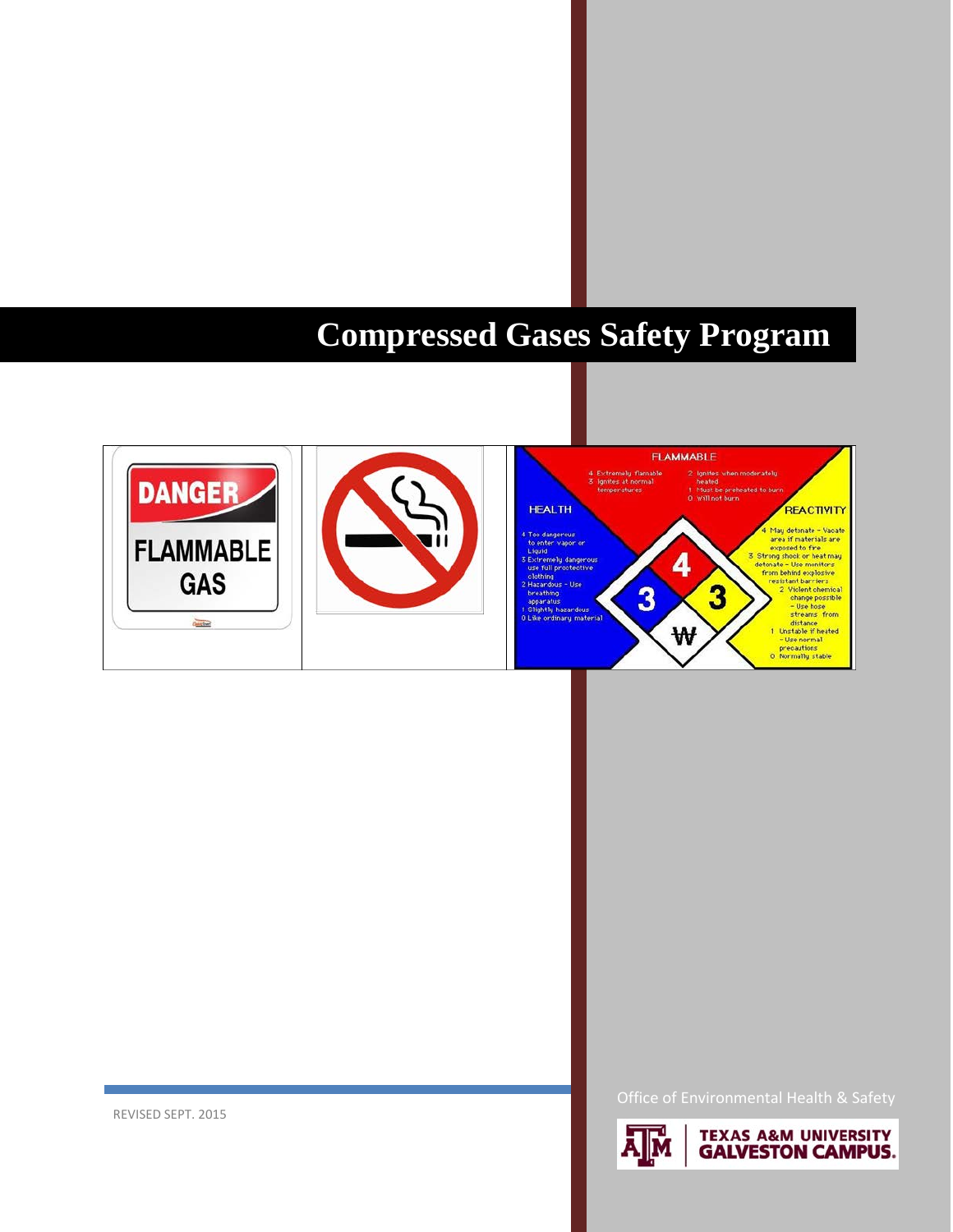# **Table of Contents Texas** A&M University at **Galveston Environmental Health & Safety Compressed Gases Safety Program**

# <span id="page-1-0"></span>**Table of Contents**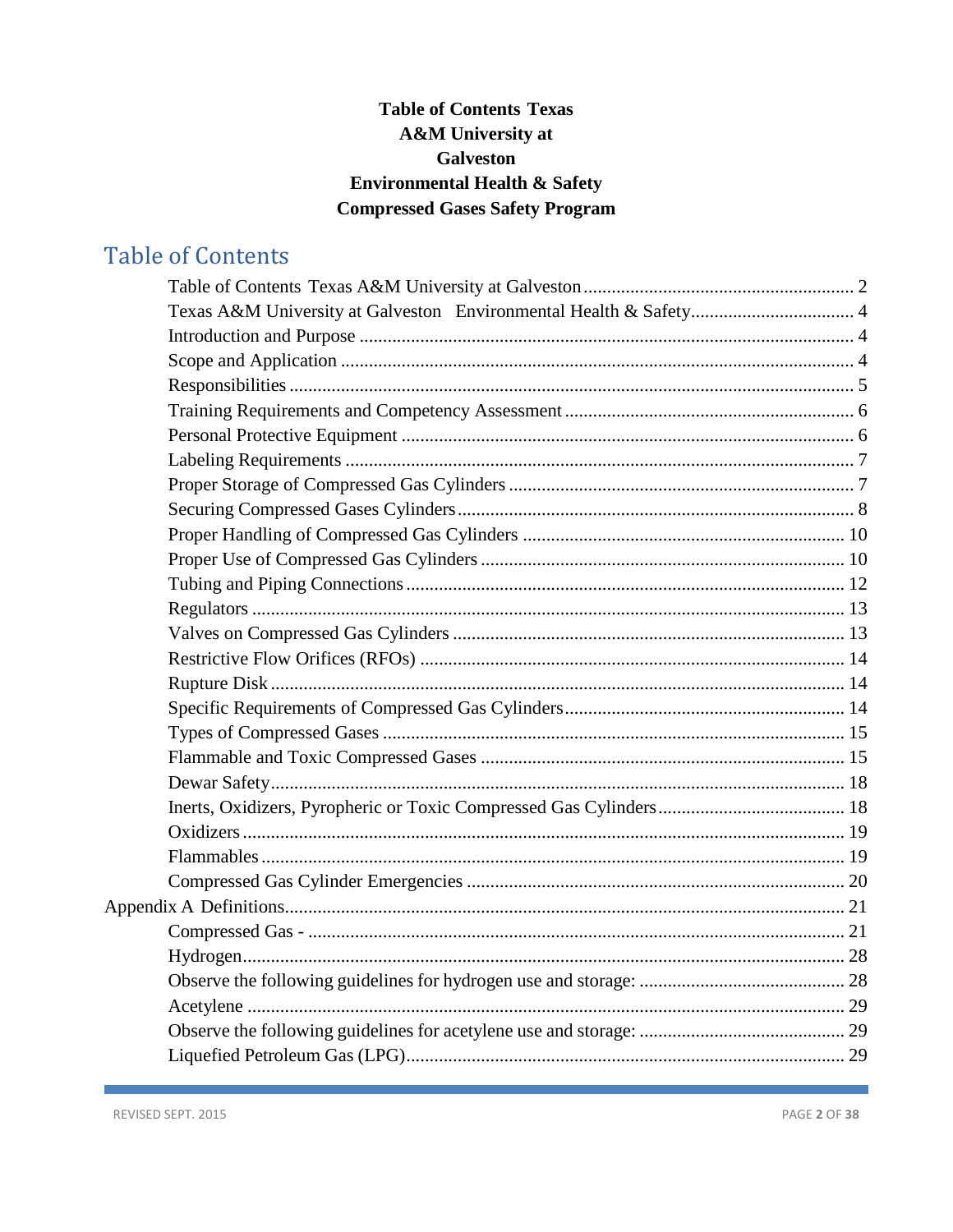| Nitrogen gas can cause suffocation without warning. Store and use liquid nitrogen only in a |  |
|---------------------------------------------------------------------------------------------|--|
|                                                                                             |  |
|                                                                                             |  |
|                                                                                             |  |
|                                                                                             |  |
|                                                                                             |  |
|                                                                                             |  |

| <b>Appendix A: Definitions</b>                         |
|--------------------------------------------------------|
| Appendix B: Requirements for Flammable and Toxic Gases |
| Appendix C: Dewar Safety                               |
| Appendix D: Gas Monitoring and Detection               |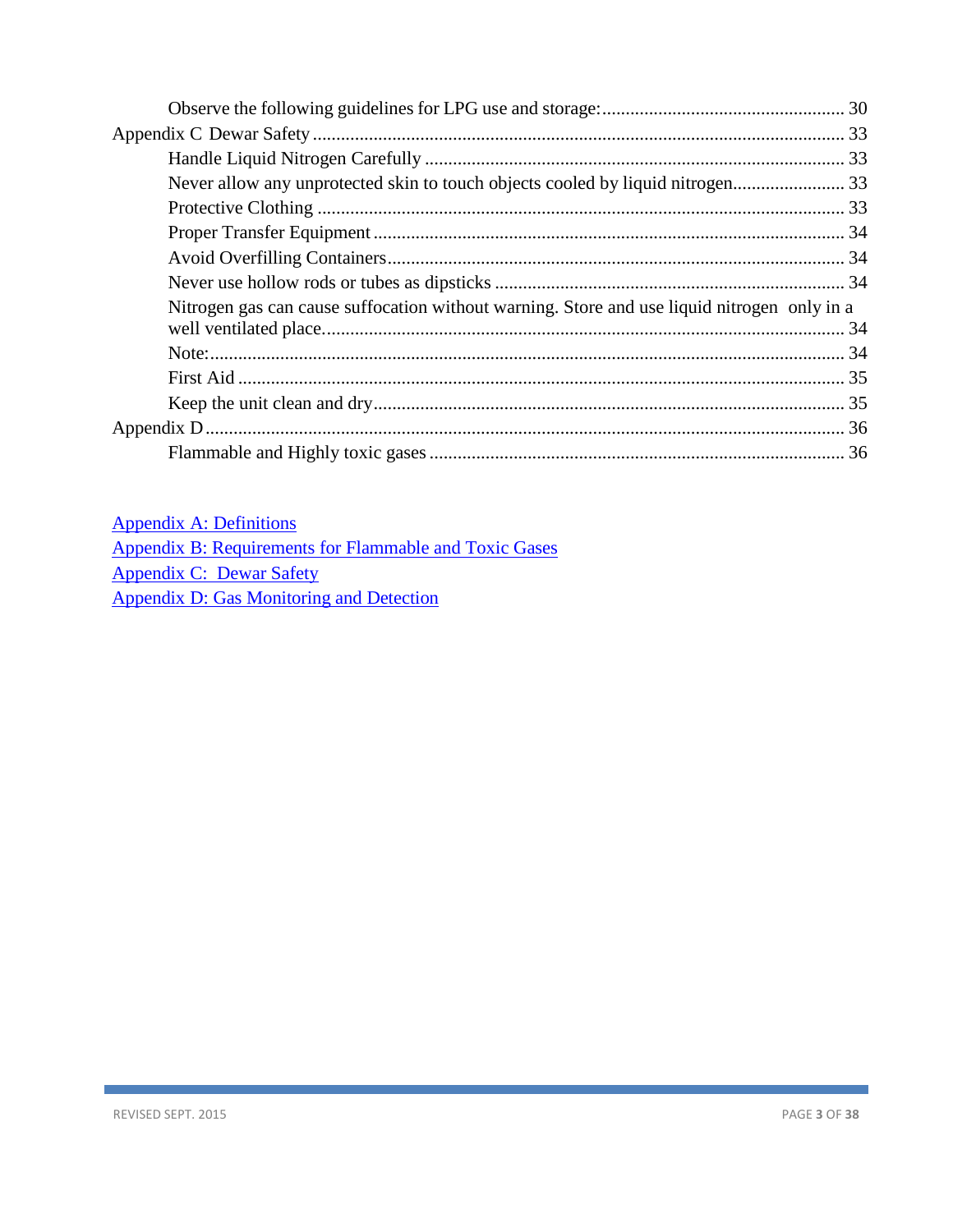# **Texas A&M University at Galveston Environmental Health & Safety**

# **Compressed Gases Safety Program**

# <span id="page-3-1"></span><span id="page-3-0"></span>**Introduction and Purpose**

Texas A&M University at Galveston continually strives to provide a learning, teaching, and research environment free from recognized hazards. The University requires the safe handling, use, and storage of compressed gas cylinders to protect employees and students from potential physical and health hazards associated with using compressed gases in laboratories or other locations that are part of the University.

# <span id="page-3-2"></span>**Scope and Application**

Texas A&M University at Galveston wants to ensure employees who handle compressed gases understand the health and physical hazards of the compressed gas cylinders, the contents, proper handling, use, storage, and emergency procedures. To accomplish this, the Environmental Health and Safety Office (EHS) will ensure compliance with TAMUS Policy 24.01 and 24.01.01 and State Executive Order GWB 95-8.

Compressed gas cylinders can present a variety of hazards due to their pressure and/or contents. This program covers requirements which must be followed for the use of all compressed gases. In addition to the standardly required work practices for inert gases, flammable and toxic gases as defined in [TAMU Lab Safety Manual section 3.1](https://ehsd.tamu.edu/Lab%20Safety%20Helpful%20Documents/TAMU%20Laboratory%20Safety%20Manual.pdf) requires the installation and maintenance of gas cabinets approved by the TAMUG EHS office. Additional controls and work practices including, but not limited to, gas monitors, emergency shutoffs, proper equipment design, leak testing procedures, and the use of air supplying respirators for certain highly toxic gases may be required. MSDS sheets must be kept at the location or easily accessible from<http://hazard.com/>

This program applies to the storage, use, and handling of gases in pressurized portable containers and gas systems. The primary focus of this program is on single gas uses and systems. Additional requirements may be applied to:

- Use of multiple gases in a single control area or building
- Large compressed gas facilities, storage areas, or use areas

All permanent installations of compressed gases must follow the TAMUG lab commissioning process and all toxic and flammable compressed gas cylinders must include the installation and maintenance of a gas cabinet approved by the TAMUG EHS office. All use of portable flammable compressed gas systems must be approved by the TAMUG lab commissioning process. Approved uses of flammable compressed gases will be identified at the point of use by EHS in evaluating regulatory compliance during inspections. Point-of-use identification will include approved gases and concentrations, quantity, and date of approval.

The TAMUG Lab Safety Officer will review permit requests for consistency with all applicable codes, standards and local adopted specifications, including but not limited to the following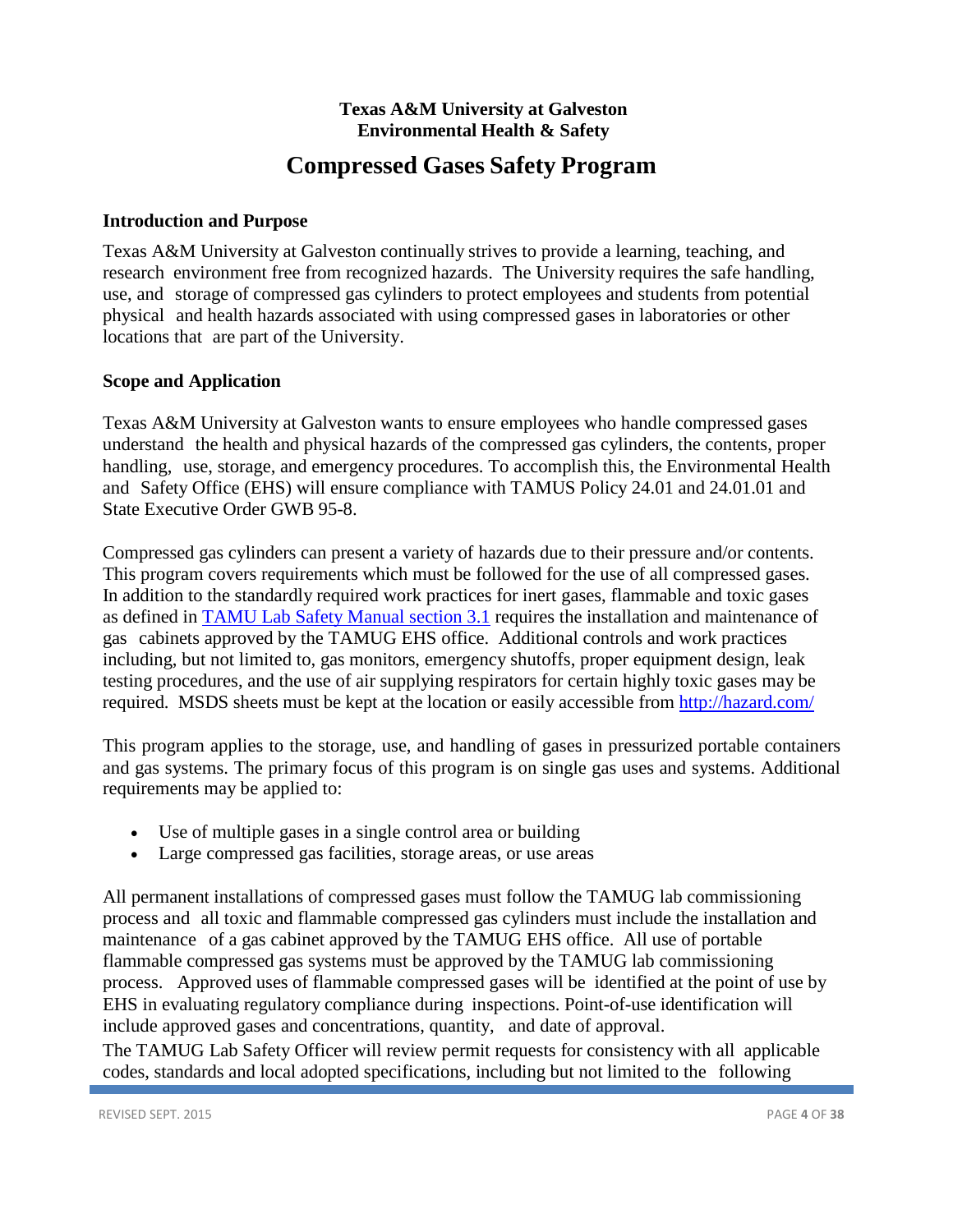codes. Any non-conformance to these codes requirements must be justified and approved by the TAMUG Lab Safety Officer as the "authority having jurisdiction" (AHJ).

- International Fire Code 2003 Edition
- National Fire Protection Association (NFPA) 45 Fire Protection for Laboratories Using Chemicals
- National Fire Protection Association (NFPA) 55 Compressed Gases and Cryogenic Fluids Code
- National Fire Protection Association (NFPA) 72 National Fire Alarm and Signaling Code
- National Fire Protection Association (NFPA) 13 Standard for the Installation of Sprinkler Systems
- National Fire Protection Association (NFPA) 101 Life Safety Code
- National Fire Protection Association (NFPA) 2 Hydrogen Technologies Code

### <span id="page-4-0"></span>**Responsibilities**

### *Department Heads*

Department Heads are responsible for establishing and implementing department information and training programs for their respective areas. Delegation of this responsibility to the Principle Investigator (PI), laboratory supervisor or manager, Compliance Officer, and/or safety committee is acceptable. It is the responsibility of the Department Head or designee to:

- Understand the processes and hazards in the work area;
- Ensure that University policies are enforced and safe work practices are followed; and
- To provide for and acquire adequate instruction in the use and maintenance of compressed gas cylinders for employees.

### *Environmental Health & Safety (EHS)*

- Ensures that University policies and procedures are enforced and safe work practices are used.
- Provides gas system planning guidance related to new construction and renovation.
- Assists, advises, and provides training as necessary.
- Reviews and approves procedures for all controlled, highly toxic, or hazardous gases.
- Assists, advises, and instructs University employees in the care and handling of compressed gas cylinders and gas systems.

## *Compliance Officers*

Texas A&M University at Galveston's Environmental Health & Safety Management Procedures

REVISED SEPT. 2015 **PAGE 5** OF 38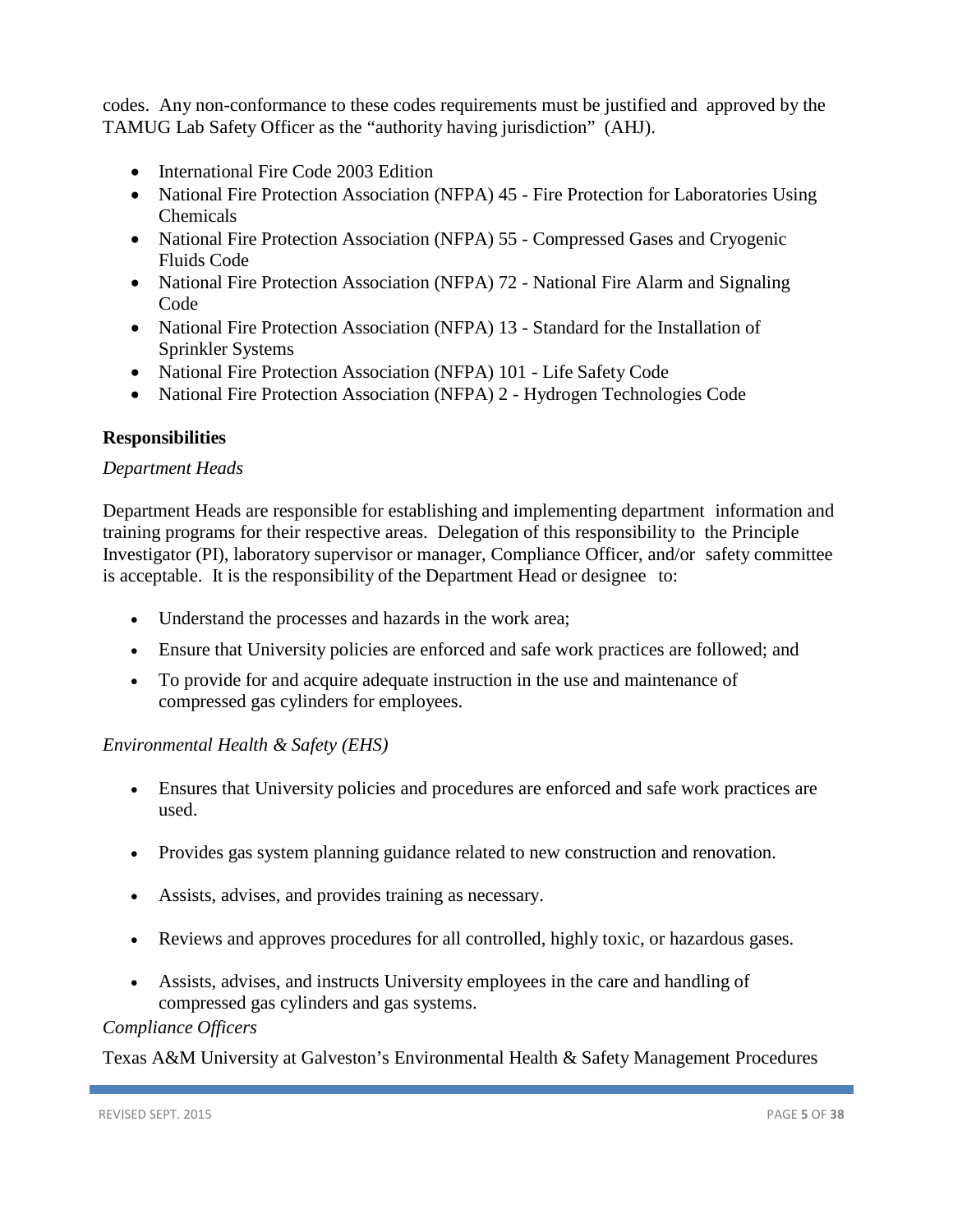calls for the University to be a model of quality in environmental health and safety. Compliance Officers are critical links in the development of this level of quality. Compliance Officers undergo special training and can be a crucial step in maintaining compliance to EHS programs. They:

- Assist and review compressed gas storage and installation to ensure safe work practices are used.
- Coordinate activities between compressed gas uses and the EHS department.

# *TAMUG Employees*

- Perform all work with compressed gases in accordance with TAMUG procedures and prudent safe work practices.
- Obtain required training to safely work in the laboratory area.

# <span id="page-5-0"></span>**Training Requirements and Competency Assessment**

Each TAMUG employee (including faculty, staff, researchers, and part-time employees) who physically transports and makes connections to compressed gas systems for use at TAMUG must complete compressed gas safety training approved by EHS. Lab specific training is considered adequate for connecting tubing and adjusting flows at valves for pressures less than 30 psig. EHS provides a web-based training program through Train Traq that includes a component that requires each participant to demonstrate competency in the handling and use of compressed gases. TAMUG faculty members sponsoring graduate students, visiting researchers, or other personnel not identified above as qualified licensed contractors will follow this policy. Other training programs may be acceptable and credit can be given by EHS for other training programs after verifying equivalency. Please contact the EHS office for more information at [EHS@TAMUG.edu.](mailto:EHS@asu.edu)

The training program mentorship will be provided by EHS or a Lab PI and will include operational training on specific compressed gas cylinder hazards on campus.

Employees will require refresher training under any of the following conditions:

- Changes in the workplace rendering previous training obsolete.
- Changes in the types of cylinder systems or equipment used that would render previous training obsolete.
- Observation of unsafe work practices and/or violations of safety rules involving the use of compressed gas cylinders or equipment, or observed behavior indicating that the employee has not retained the required training and retraining may be recommended.

### <span id="page-5-1"></span>**Personal Protective Equipment**

• Safety Glasses: Use especially when connecting and disconnecting gas regulators and lines.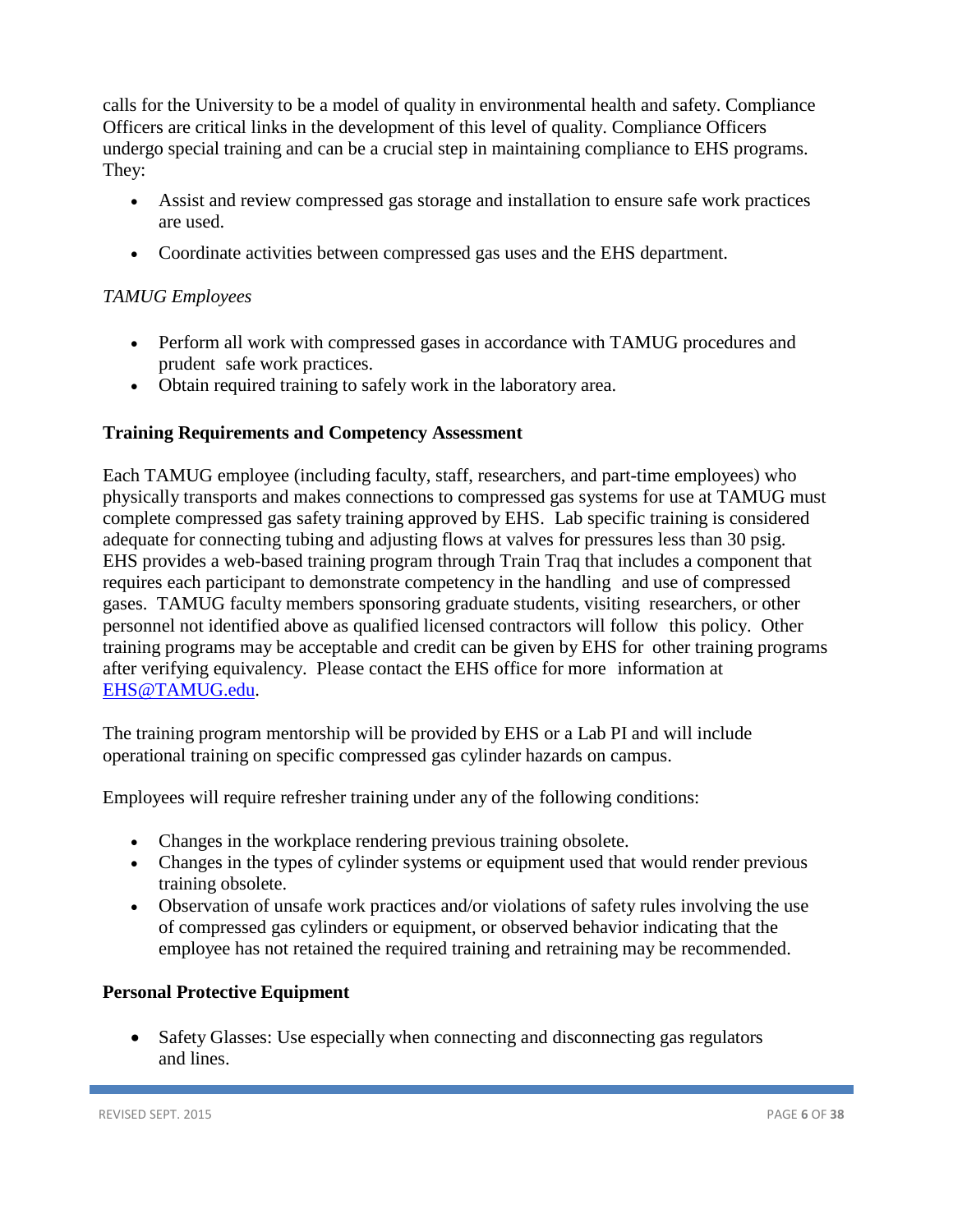- Foot Protection: Use closed toed shoes when moving or transporting cylinders.
- Gloves and Clothing: To protect against frostbite, corrosives, and pinch points.
- Face protection: A face shield shall be worn when there are additional hazards to the face.

# <span id="page-6-0"></span>**Labeling Requirements**

Compressed gas cylinders shall be legibly marked for the purpose of identifying the gas content with either the chemical or the trade name of the gas. Such marking shall be by means of stenciling, stamping, or labeling, and shall not be readily removable. Whenever practical, the marking shall be located on the shoulder of the cylinder (OSHA Standard 29 CFR 1910.253 (b)  $(1)$  (ii)).

- A durable label should be provided that cannot be removed from the compressed gas cylinder.
- Compressed gas cylinders that do not clearly identify its contents by name should not be accepted for use.
- Color-coding is not a reliable means of identification; cylinder colors vary from supplier to supplier, and labels on caps have no identification value because many caps are interchangeable.
- Tags should be attached to the gas cylinders on which the names of the users and dates of use can be entered.
- If the labeling on the gas cylinder becomes unclear or defaced so that the contents cannot be identified, the cylinder should be marked "contents unknown" and the manufacturer must be contacted regarding appropriate procedures for removal.

# <span id="page-6-1"></span>**Proper Storage of Compressed Gas Cylinders**

All compressed gas cylinders must be properly stored in compliance with OSHA, and NFPA code requirements. Cylinders internal pressure can reach over 2,000 psi. In the event of a container breach, the cylinder becomes a projectile hazard.

Signage required at compressed gas cylinder storage locations may include any of the following. Specific requirements will be identified by the TAMUG Lab Safety Officer.

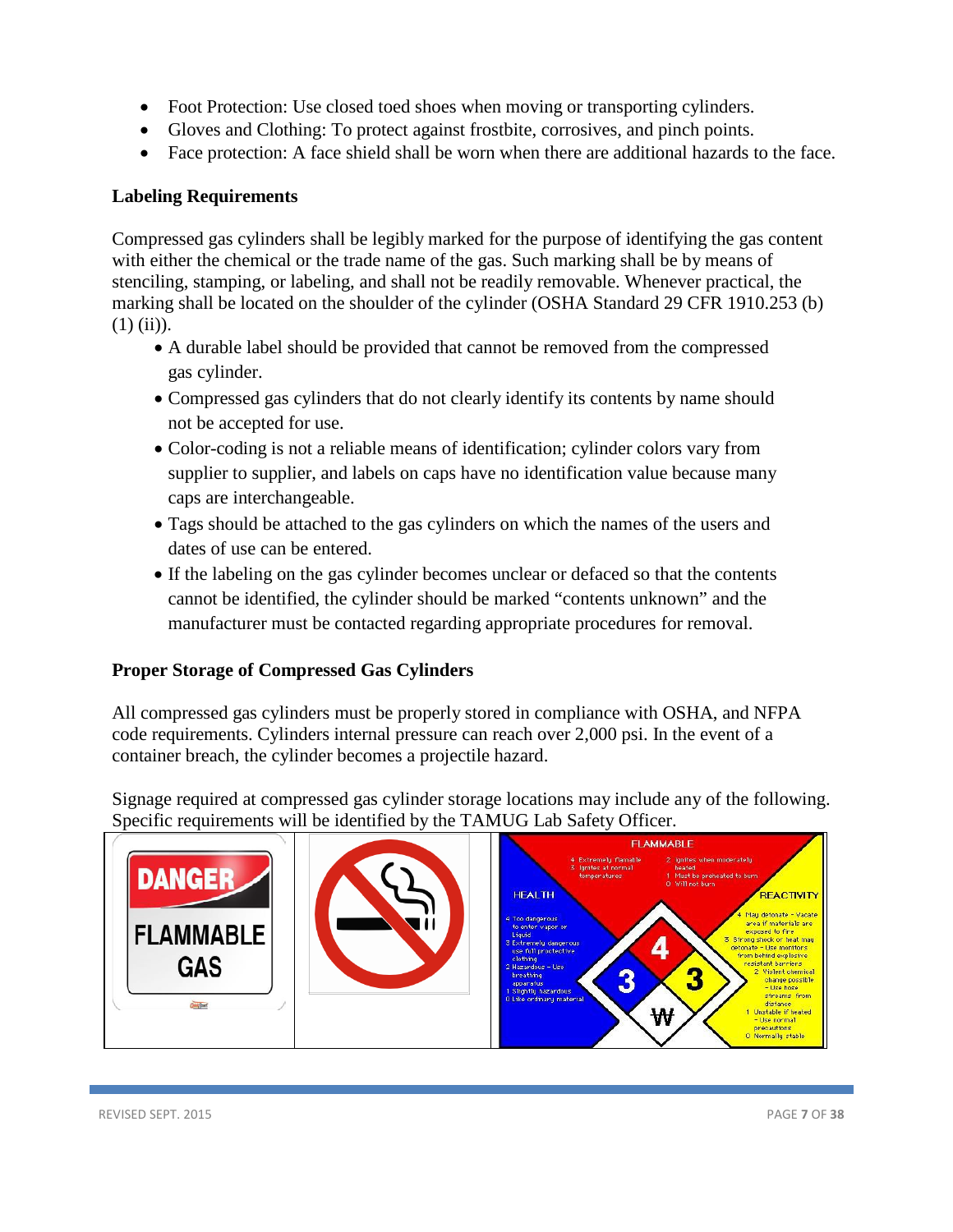The following precautions must be taken for the storage of compressed gas cylinders.

- 1. Cylinders must be stored in a dry, cool, well-ventilated, secure area.
- 2. All cylinders whether empty or full must be stored upright and secured by chains, straps or in racks to prevent them from falling.
- 3. Segregated cylinders by contents. For example, flammable gases must be stored separately from oxidizing gases by a distance of 20 feet or a 5 foot high, one-hour fire-rated wall.
- 4. Prevent smoking or open flames in oxidizer or flammable gas storage areas.
- 5. Do not expose cylinders to corrosive materials such as corrosive gas or other combustible materials.
- 6. Segregate full and empty cylinders, use "first in first out" inventory control method.
- 7. Store cylinders away from heavily traveled areas and emergency exits.
- 8. Provide adequate access for cylinder handling and material handling carts.
- 9. Visually inspect stored cylinders on a routine basis, look for indication of leakage or problems.
- 10. All cylinder storage areas, outside or inside, shall be protected from extreme heat and cold and from access by unauthorized personnel. Prevent indoor or outdoor temperatures from exceeding 125  $\degree$ F or 52  $\degree$ C.

## <span id="page-7-0"></span>**Securing Compressed Gases Cylinders**

Cylinders must be secured in one or more of the following ways:

- \_ By a noncombustible, two-point restraint system (e.g., chains) that secures the cylinder. Nesting of cylinders is not an approved method to secure cylinders. Individual cylinders can use a bracket or saddle to support the cylinder.
- \_ By a noncombustible rack, framework, cabinet, approved strapping device, secured cylinder cart, or other substantial assembly that prevents the cylinder

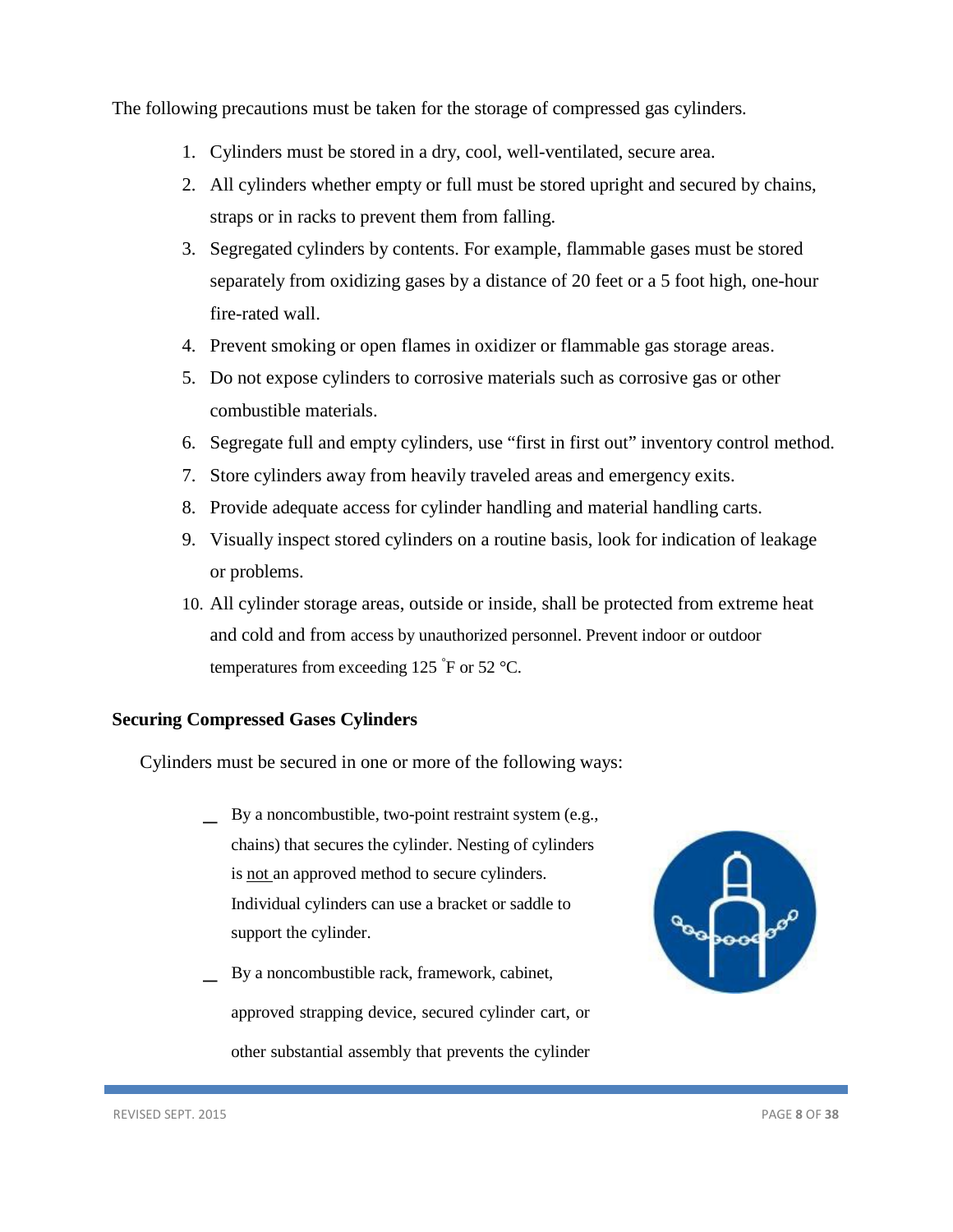from falling.

- Straps must surround the cylinder approximately  $\frac{1}{2}$  to 1/3 the height of the cylinder measured from the floor.
- Gas cylinders must be secured to prevent falling due to accidental contact or vibration.
- \_ Compressed gas cylinders must be protected from sources of heat while stored in a well-protected, well-

ventilated, and dry location away from highly

combustible materials.



#### **METHODS OF SECURING CYLINDERS**

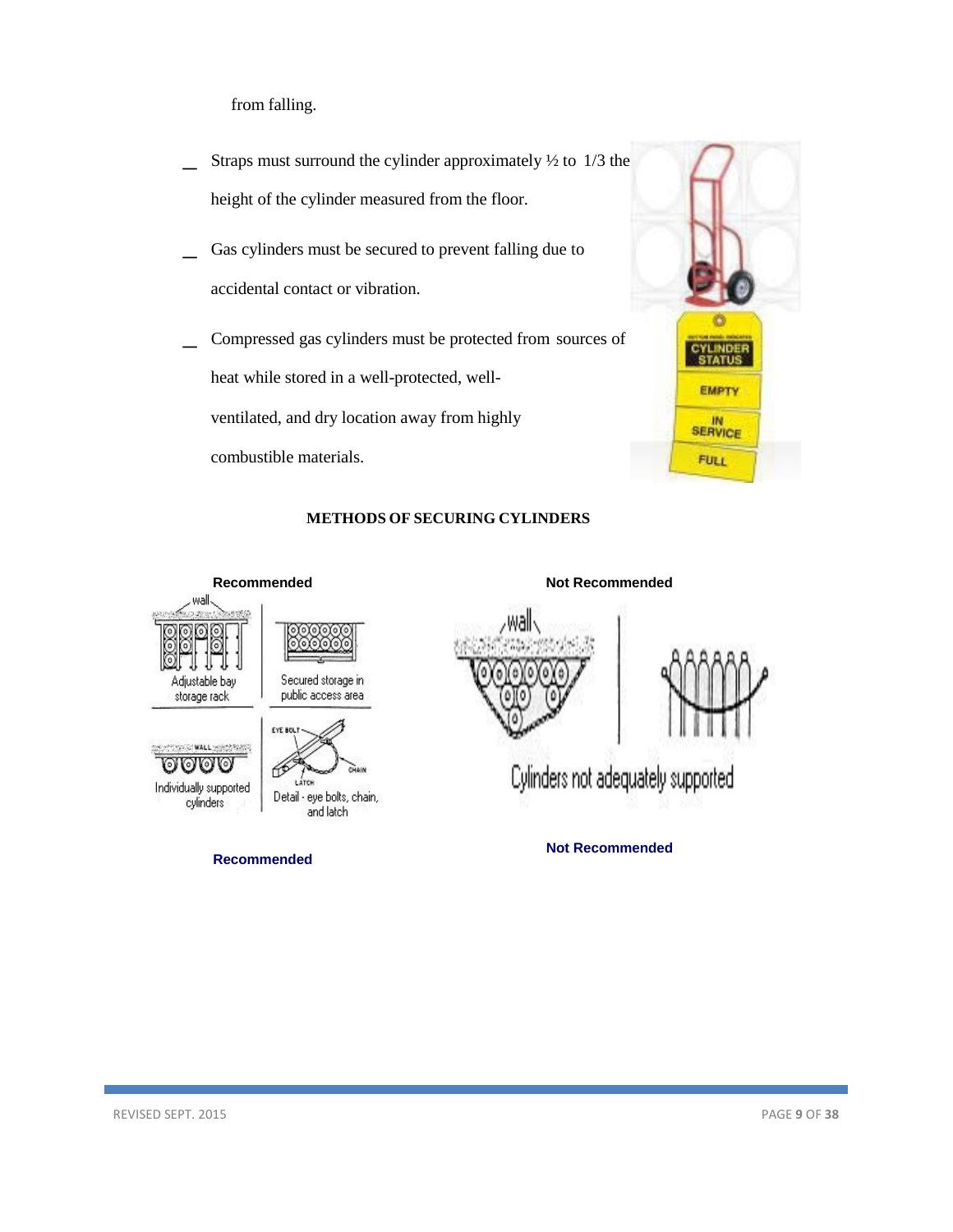

# <span id="page-9-0"></span>**Proper Handling of Compressed Gas Cylinders**

Compressed gas cylinders should be handled only by those familiar with the hazards and who can demonstrate safety precautions working with cylinders. Cylinders are heavy and awkward to move and improper handling can result in sprain, strain, falls, bruised, or broken bones. Other hazards such as fire, explosion, chemical burns, poison, and cold burns could occur due to mishandling. Eye protection and substantial footwear should always be used when transporting compressed gas cylinders. Always push cylinder carts, never pull.

The following precautions must be taken when handling compressed gas cylinders.

- Wear the appropriate personal protective equipment when handling cylinders.
- \_ Cylinders must always be transported on wheeled cylinder carts with retaining straps or chains.
- \_ Do not roll or drag a cylinder over <sup>a</sup> few feet necessary to position the cylinder.
- Compressed gas cylinders must be transported with protective caps in place. Do not lift the cylinder by the protective cap.
- \_ Avoid dropping the cylinder; do not tamper with pressure-relief devices or remove any product label or shipping hazard labels.
- Don't try to catch a falling cylinder.
- \_ Do not allow grease or oil to come in contact with oxygen cylinder valves, regulators, gauges or fittings; an explosion or fire can result. Oxygen cylinders and apparatus must be handled with clean hands and tools.
- \_ Open cylinder valve slowly, directed away from your face.
- \_ Do not attempt to refill compressed gas cylinders; this is only to be done by qualified manufacturer of compressed gases.

### <span id="page-9-1"></span>**Proper Use of Compressed Gas Cylinders**

Take the following precautions to prevent injuries caused by the improper use of compressed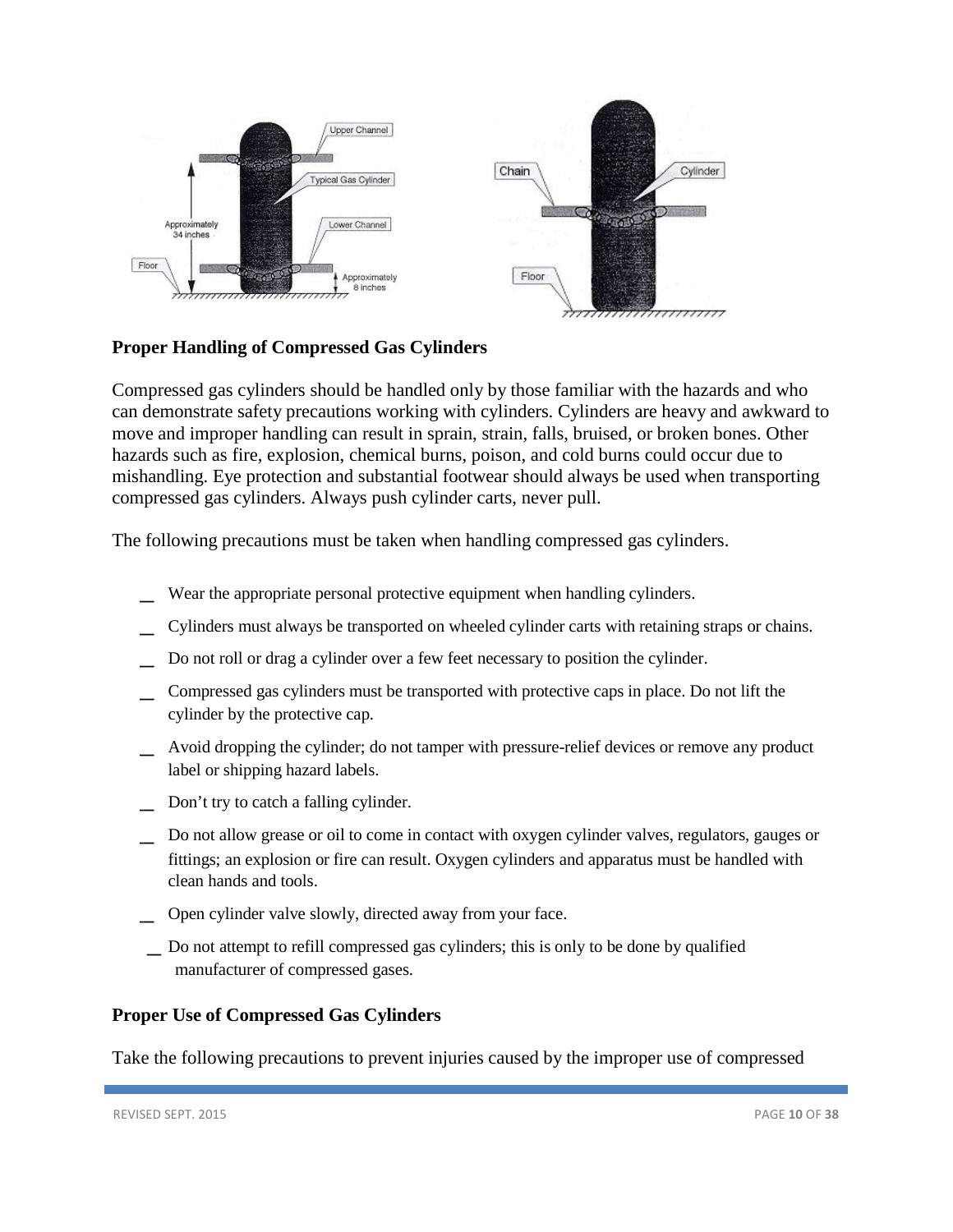gases.

- Know and understand the gases associated with the equipment being used.
- Use regulators approved for the specific gas.
- Do not mix gases in a cylinder.
- Do not permit cylinders to become part of an electrical circuit.
- Use non-sparking tools (brass) when working with flammable/explosive materials.
- Prevent sparks and flames from contacting cylinders.
- Never strike an arc on a cylinder. Never introduce another product into the cylinder.
- Do not discharge the contents from any gas cylinder directly towards any person.
- Do not force cylinder valves connections that do not fit.
- Open cylinder valve slowly and carefully after the cylinder has been connected to the process. Use check valves to prevent reverse flow into the cylinder.
- Close the cylinder valve and release all pressure from the downstream equipment. Disconnect the cylinder anytime there an extended non-use period is expected. Cap the cylinder when not in use.
- Follow storage and handling requirements.
- Never use a compressed gas in any confined space.
- Never work alone when using compressed gas.
- Never use compressed gas to dust off clothing. This could cause injury to the eyes or body and create a fire hazard. Clothing can become chemically saturated and burst into flames if touched by an ignition source such as a spark or cigarette.

If the cylinder's valve does not operate properly, do not attempt to force the valve to turn. The cylinder should be returned to the vendor. Employees must not attempt to repair cylinders or cylinder valves or to force stuck or frozen cylinder valves.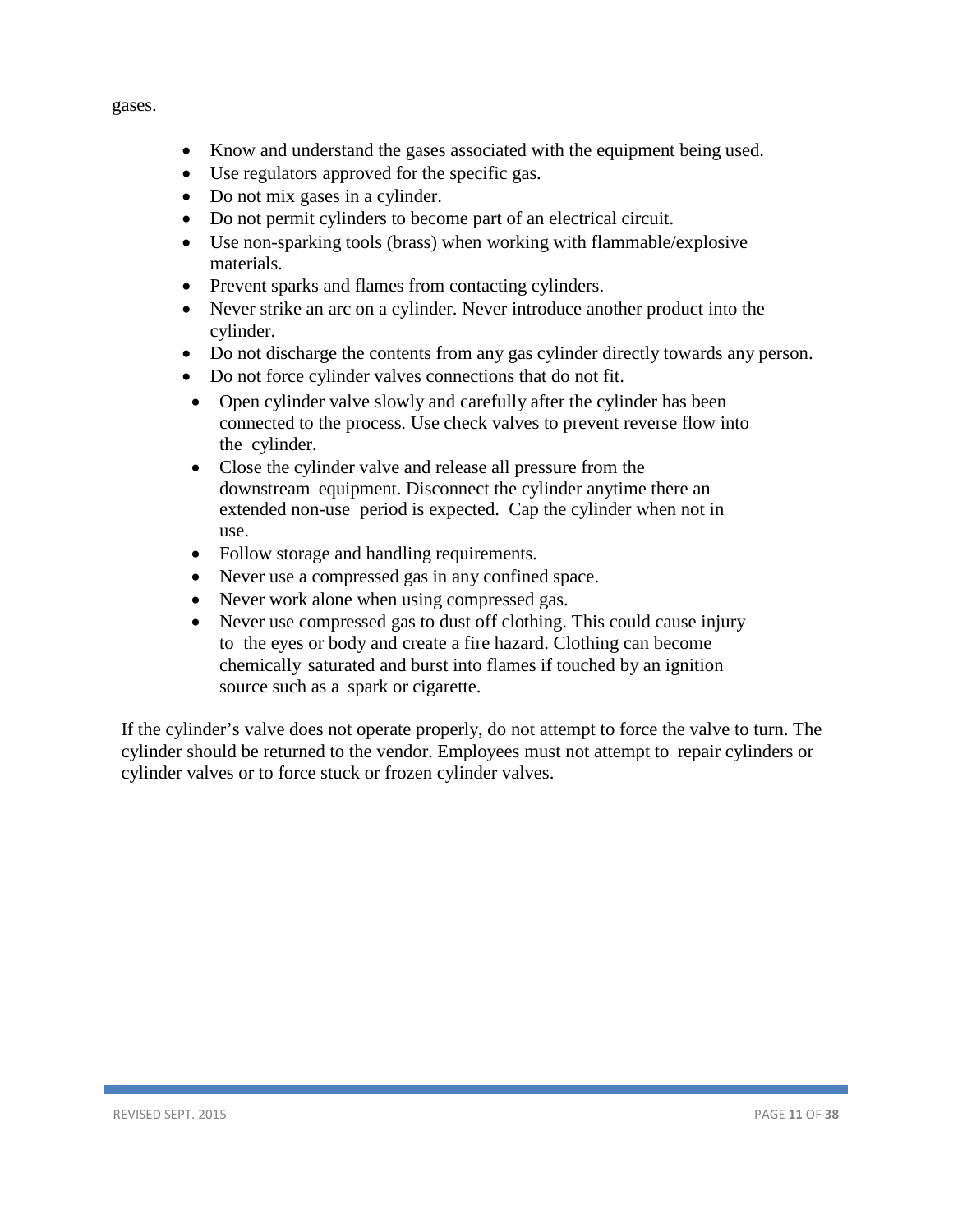# **Cylinder Size**



| Use a returnable cylinder for lecture bottles or<br>small sizes gas cylinders when hazardous gas<br>sources are needed in small volumes                                                                                                                                                                                                                             |
|---------------------------------------------------------------------------------------------------------------------------------------------------------------------------------------------------------------------------------------------------------------------------------------------------------------------------------------------------------------------|
| While the initial purchase cost per cubic foot<br>may be lower when hazardous gases are<br>purchased in full sized cylinders the overall<br>cost of experimental setup which may require<br>local ventilation, gas cabinets, stainless steel<br>piping and purging systems may offset the<br>apparent saving from buying hazardous gases<br>in full sized cylinders |
|                                                                                                                                                                                                                                                                                                                                                                     |

# <span id="page-11-0"></span>**Tubing and Piping Connections**

Hazardous gases must be dispensed using systems that are properly cleaned and compatible with the gas in use. "Burst pressure" of tubing and piping must be twice the maximum pressure on the second stage regulator. Exceptions to this requirement may be made for short sections of tubing when it and the compressed gas cylinder are completely enclosed in a fume hood and low pressures and flow rates are used.

- Use "hard" piping (such as copper and stainless steel tubing) whenever possible (as opposed to flexible or plastic tubing). Never use cast iron pipe or fittings.
- Teflon tape should never be used on cylinder connections or tube-fitting connections. Use Teflon tape only on pipe threads where the seal is made at the threads. All other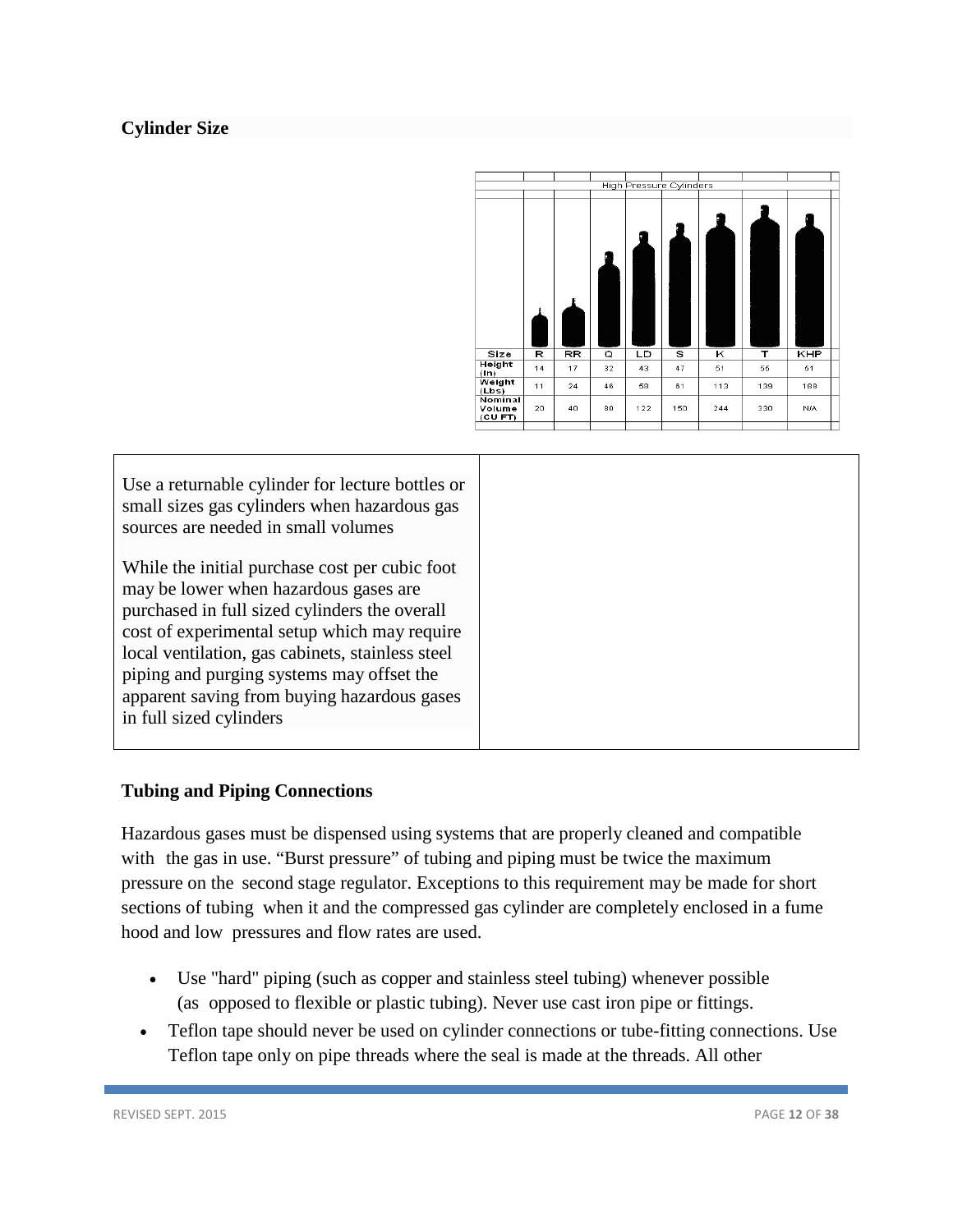connections have metal to metal face seals or gasket seals.

- When flexible tubing must be used, select tubing compatible with the chemical and pressure properties of the gas being used in the system. Do not use flexible tubing for highly toxic gases. Flexible tubing should only be used within "line of sight." Do not run flexible tubing through walls, ceiling spaces, doorways, or other non-visible pathways if chafing is likely to occur.
- Always clamp flexible tubing connections. Use a clamp approved for the maximum allowable pressure that the connection is subject to. Never use wire, which may cut the flexible tubing.
- Most flexible tubing deteriorates with age or exposure to chemicals or UV light. Replace old flexible tubing before it deteriorates.
- Always leak-check tubing or piping connections when using hazardous gases.
- Secure and support tubing or piping to keep it in place and to prevent "whipping" if a connection fails under pressure.
- Appropriately rated flexible lines are suitable for manifold/cylinder connections.

# <span id="page-12-0"></span>**Regulators**

Regulators reduce high pressure gas on a cylinder or process line to a lower usable level. Regulators provide additional safety measures by preventing fire/explosions, chemical or cold burns, poisoning and system over-pressurization.

Safety considerations include materials of construction to ensure chemical compatibility, and never use any regulator for gases other than those for which it is intended.

Care must be taken when using left-handed treaded connectors. Do not force connected or over tighten a connection. Check the bolt for hash marks indicating a left-handed treaded connection.

# <span id="page-12-1"></span>**Valves on Compressed Gas Cylinders**

Most compressed gas cylinders require the installation of at least one valve. This valve allows the cylinder to contain gases and allows gas to be filled into or emptied from the cylinder. The cylinder valve is the most vulnerable part of the compressed gas cylinder. Leaks can also occur at the regulator, cylinder stem and at the hose connection.

**Types of Valves** Check valves are mechanical valves that permit gases and liquids to flow in only one direction, preventing process flow from reversing. Common types of valves include check, ball, disk, butterfly, gate, diaphragm, needle, and solenoid. Valves can be made of plastic, stainless steel or other material. Valves serve unique requirements so it is important to select the specific type of valve for your operation.

Precautions to consider while using valves are: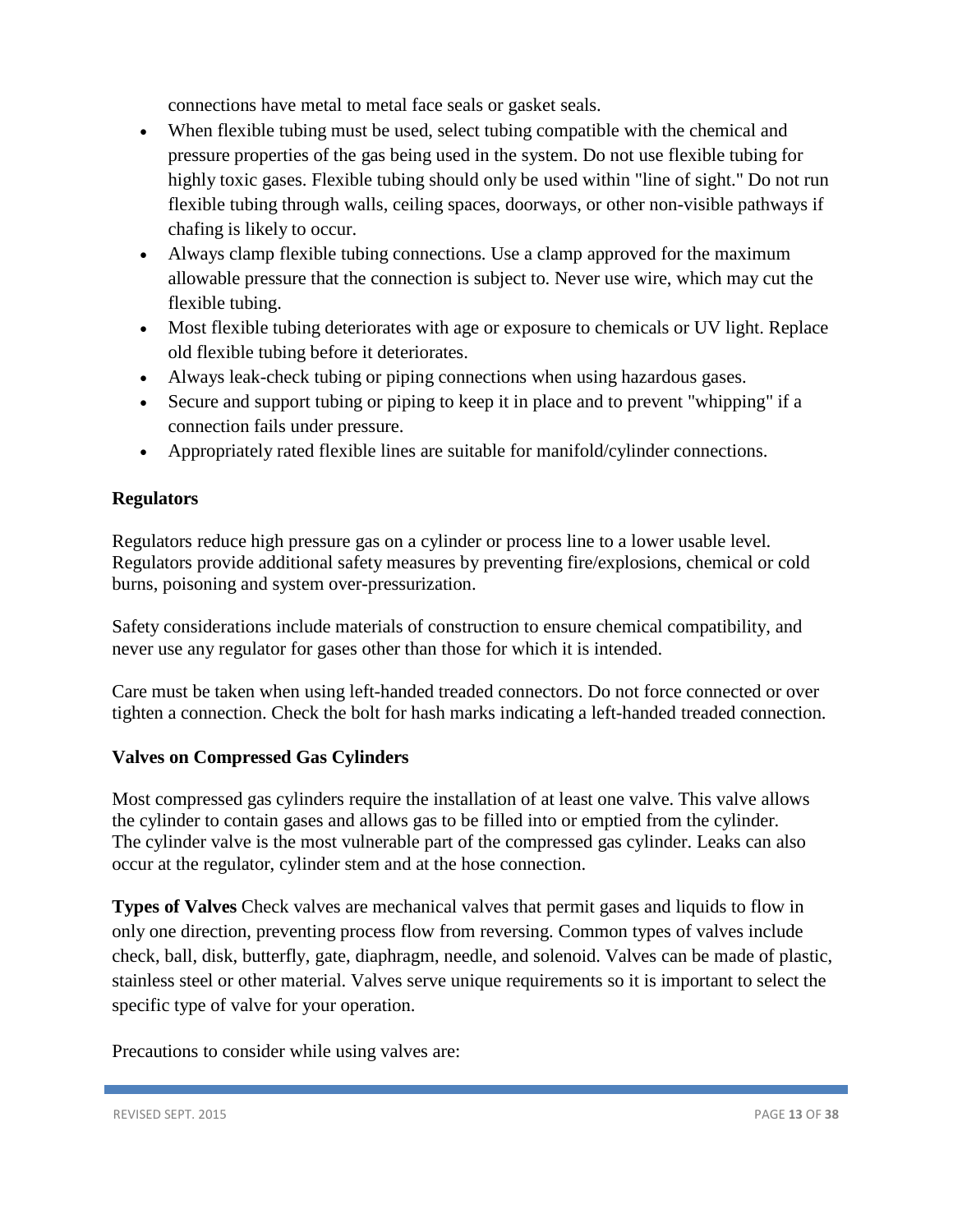- Open valves slowly to control pressure surges and heat of compression.
- Inspect the valve for damage and foreign materials before connecting to the cylinder.
- Never use a damaged valve where integrity may have been affected. Discontinue using a valve that operates abnormally, i.e., becomes noisy or progressively harder to operate.
- Never tamper with regulatory or attempt to tighten or loosen the valve into or out of the cylinder.
- Never use an automatic operator, adapter, wrenches, or other tools to obtain a mechanical advantage on hand wheel-operated valves without reviewing all safety requirements.
- Never lubricate valves or their connections.
- Never drag, lift, or move a cylinder using the valve or the hand wheel as a handle.
- Use the cylinder valve to regulate flow or pressure.
- Never move cylinders without the transport cap installed.

# <span id="page-13-0"></span>**Restrictive Flow Orifices (RFOs)**

Restrictive Flow Orifices are installed in the cylinder valve outlet and provides significant safety benefits for uses of hazardous gases including pyrophoric gases like silane. Consult the EH&S Office for additional information on RFOs.

# <span id="page-13-1"></span>**Rupture Disk**

A rupture disk is a non-reclosing pressure relief device that protects a pressure vessel like a compressed gas cylinder from over pressurization or potentially damaging vacuum conditions. A rupture disc (also known as a bursting disc), is designed to provide a leak-tight seal within a pipe or vessel, until the internal pressure rises to a predetermined level. At that point the rupture disc bursts preventing damage to the equipment from overpressure.

# **Vacuum Pumps**

Hydrocarbon based vacuum pump oil is incompatible with strongly oxidizing and many reactive gases. New vacuum pumps that have inert lubricants such as DuPont Krytox and never contained oil-based lubricants must be used with oxidizing and reactive gases.

Vacuum pumps must be securely vented to a fume hood or other approved exhaust system with tubing that is compatible with the gases used. Exhaust lines must be as short as feasible. Vented enclosures may be required for vacuum pumps depending on the toxicity of the gases used.

# <span id="page-13-2"></span>**Specific Requirements of Compressed Gas Cylinders**

Read the label on the cylinder and identify the contents before using. If the label is illegible or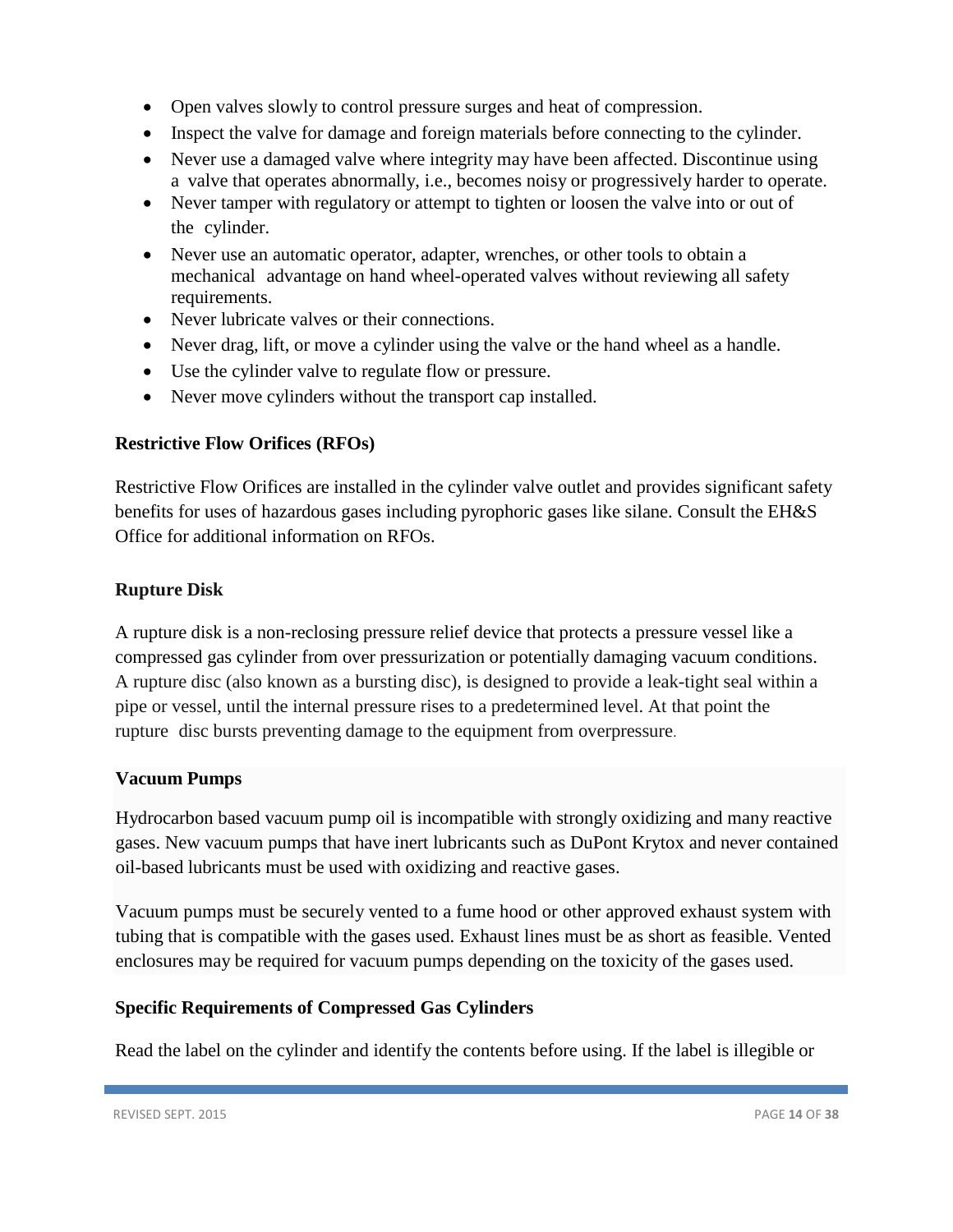missing, return the cylinder to the supplier. Don't rely on stenciling or the color of the cylinder. Do not use a cylinder with unidentified contents. All cylinders must be permanently labeled as to their contents and if they are full or empty (example - an empty cylinder may be marked "MT").

Empty cylinders must also be separated from full cylinders. Know the hazards of the contents and follow appropriate safe use practices for the material inside. Refer to the specific Safety Data Sheet (SDS) for additional information.

Gases that have poor warning properties such as colorless, odorless, tasteless, non-irritating, odor threshold near the toxic level, or used in enclosed areas must be reviewed for exposure hazards. General or mechanical ventilation, personal badges, hand held monitors or sensors, room monitors, and/or environmental monitors should be considered. Delivery systems must be designed with auto shut-offs.

# <span id="page-14-0"></span>**Types of Compressed Gases**

The types of compressed gas can be divided into four categories, each with unique characteristics.

**Liquefied Gas** can become liquid at normal temperatures when they are inside a cylinder under pressure. When gas is removed from the cylinder, enough liquid evaporates to replace it, keeping the pressure in the cylinder constant. Common examples include anhydrous ammonia, chlorine, propane, nitrous oxide, and carbon dioxide.

**Non-Liquefied Gas** is also a compressed, pressurized or permanent gas. These gases do not become liquid when they area compressed at normal temperatures or even very high pressures. Common examples are oxygen, nitrogen, helium, and argon.

**Dissolved Gas** can also be compressed. A common example of dissolved gas is acetylene. Care should be taken when using acetylene or welding. Consult your supervisor before using acetylene.

# <span id="page-14-1"></span>**Flammable and Toxic Compressed Gases**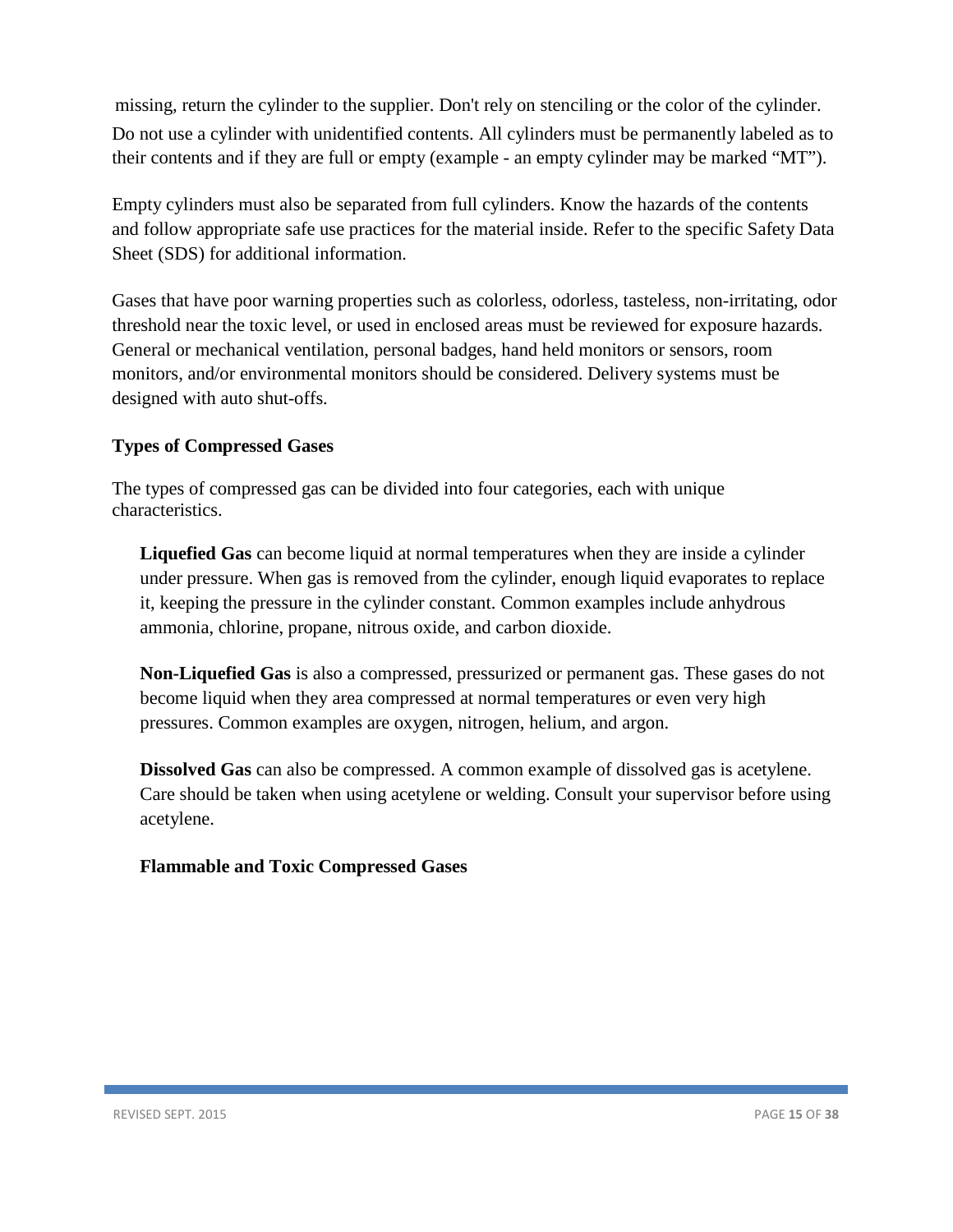For the purposes of TAMU Lab safety Manual, "Compressed Gases," and this program, the following definitions apply:

**Flammable Gas**: A gas that, at ambient temperatures and pressures, forms a flammable mixture with air at a concentration of less than thirteen (13) percent by volume; or forms a range of flammable mixtures with air wider than twelve (12) percent by volume.

**Toxic Gas:** A gas that is a gas at room temperature; and has a median lethal dose (LD(50)) of more than 50 mg, but less than 500 per kg of body weight when administered orally to albino rats weighing between 200 and 300 grams each; has an LD(50) of more than 200 mg/kg, but less than 1,000 mg/kg of body weight when administered by continuous contact for 24 hours (or less if death occurs within 24 hours) with the bare skin of albino rabbits weighing between two and three kilograms each; or has a median lethal concentration (LC(50)) in air of more than 200 PPM, but less than 2,000 PPM by volume or less when administered by continuous inhalation for one hour (or less if death occurs within one hour) to albino rats weighing between 200 and 300 grams each.

**Highly Toxic Gas**: A gas that is a gas at room temperature; and has a median lethal dose (LD(50)) of 50 mg or less per kg of body weight when administered orally to albino rats weighing between 200 and 300 grams each; has a LD(50) of 200 mg/kg of body weight when administered by continuous contact for 24 hours (or less if death occurs within 24 hours) with the bare skin of albino rabbits weighing between two and three kilograms each; or has a median lethal concentration (LC(50)) in air of 200 PPM by volume or less when administered by continuous inhalation for one hour (or less if death occurs within one hour) to albino rats weighing between 200 and 300 grams each.

Permanent installations of compressed gases must follow the Lab Commissioning process and all toxic and flammable compressed gas cylinders must include the installation and maintenance of a gas cabinet approved by the TAMUG EHS office.

During the permit review process the Campus Lab Safety Officer will specify installation requirements to include, but not limited to the following:

- 1) Gas cabinets are required for all toxic and flammable compressed gas installations.
- 2) Piping requirements such as those listed below:

Compressed gas piping, regulators, and flow control equipment must be:

- Compatible with the chemical and physical properties of gas;
- Capable of withstanding gas supply pressures;
- Installed and operated by trained and qualified persons familiar with the specific hazards of the gases in use;
- Grounded to minimize sparks due to static discharge when using flammable gas;
- Provided with a means for safely purging the system and devices to prevent backflow of gases or liquids into the gas storage cylinders when using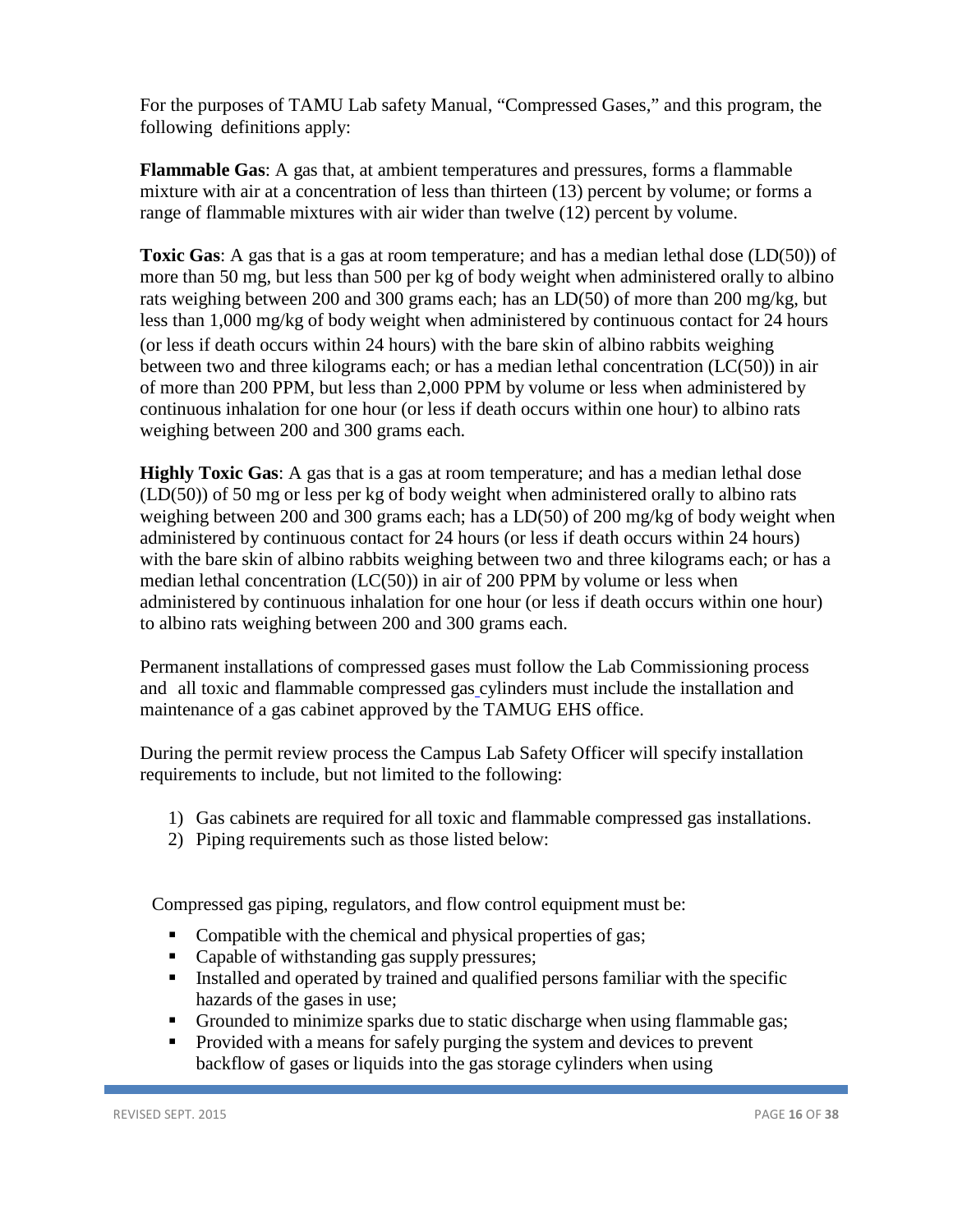hygroscopic corrosive gases, such as anhydrous hydrogen chloride; and

 Leak tested upon installation and monthly thereafter around valve and regulator connections, and fittings.

All compressed gas cylinders must be fitted with a protective valve cap or guard while in storage unless the cylinder is not designed to accept a cap or guard. All cylinders must be secured in the upright position to prevent them from falling. If the use of small non-refillable cylinders is unavoidable (lecture bottles), they should be secured in a device, cage, or box designed for cylinders 18" or smaller.

> Toxic gases (such as carbon monoxide and hydrogen sulfide) should be stored and used in a chemical fume hood. If this is not feasible, the area of use should be equipped with a detection system specific to the toxic gas or inhalation hazard.

Portable flammable compressed gas systems must be approved either through the CPMG permitting process or through the use of the prior approval form identified in the *TAMUG [Chemical Hygiene](http://www.tamug.edu/EnvironmentalHealthSafety/Lab%20Research%20Safety%20/Chemical_Safety.html) Program*.

Approved uses of flammable compressed gases will be identified at the point of use by EH&S or CPMG in evaluating regulatory compliance during inspections. Point-of-use identification will include approved gases and concentrations, quantity, and date of approval. A notice similar to that identified below will be placed at the point of use (hood, gas cabinet, or other permanent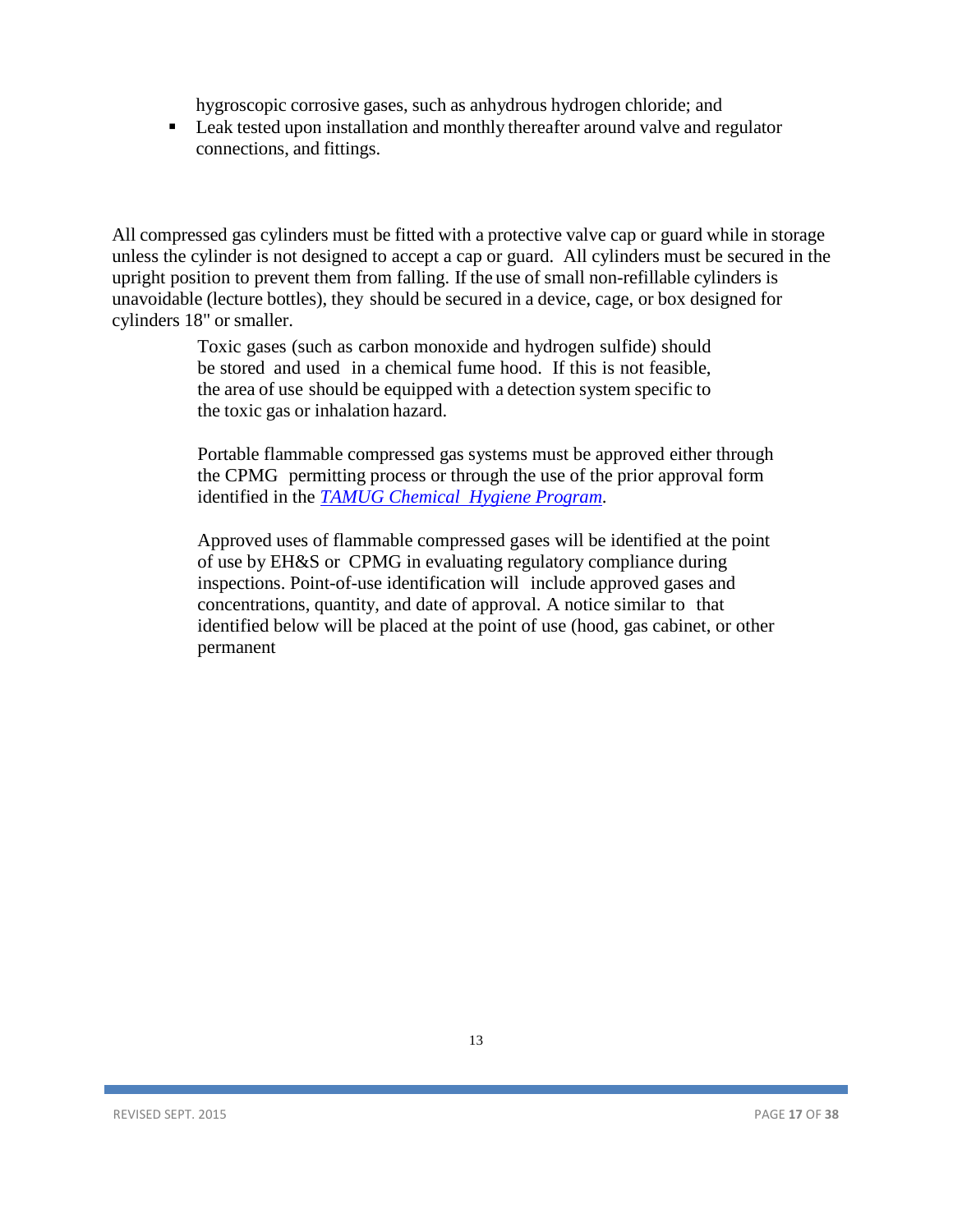**Cryogenic Liquids** All cryogenic liquids should be used with caution due to the potential for skin or eye damage due to the low temperature, and the hazards associated with pressure buildups in enclosed piping or containers. Special hand/arm protection includes the use of cryogenic gloves; these gloves should be loose fitted and are designed to protect human tissue from cold burns.

Personal protective equipment includes a full face shield, full foot cover and clothing that prevent the absorption of liquids such as think sweater, jackets and pants with cuffs for transferring cryogenic fluids.

Portable containers should only be used where there is sufficient ventilation. Do not place containers in a closet or other enclosed space where there is no ventilation supply to the area. The buildup of inert gas in such an area could generate an oxygen deficient atmosphere.

Special vacuum jacket containers with loose fitting lids should be used to handle small quantities. Vacuum jacketed containers provided by the gas supplier will have overpressure relief devices in place.

Any space where cryogenic fluids may accumulate (consider leakage into enclosed equipment) must be vented or protected by overpressure relief devices. Tremendous pressures can result in enclosed spaces as the liquid converts to gas. For example, one cubic centimeter of liquid nitrogen will expand to 700 times this volume as it converts (warms) to its gaseous state.

Containers to be filled with cryogenic liquids should be filled slowly to avoid splashing.

Cryogenic containers showing evidence of loss of vacuum in their outer jacket (ice buildup on the outside of the container) should not be accepted from the gas supplier. Contact with air (or gases with a higher boiling point) can cause an ice plug in a cryogenic container.

# <span id="page-17-0"></span>**Dewar Safety**

See Appendix B on Dewar Safety

# <span id="page-17-1"></span>**Inerts, Oxidizers, Pyropheric or Toxic Compressed Gas Cylinders**

Consult the Safety Data Sheet for all gases. Some gases are pyrophoric (phosphine) corrosive (hydrogen chloride), toxic (ethylene oxide), anesthetic (nitrous oxide), or highly reactive (anhydrous ammonia). Call EH&S at 480-965-1823 if you are unsure how to control the dangerous properties of a particular compressed gas.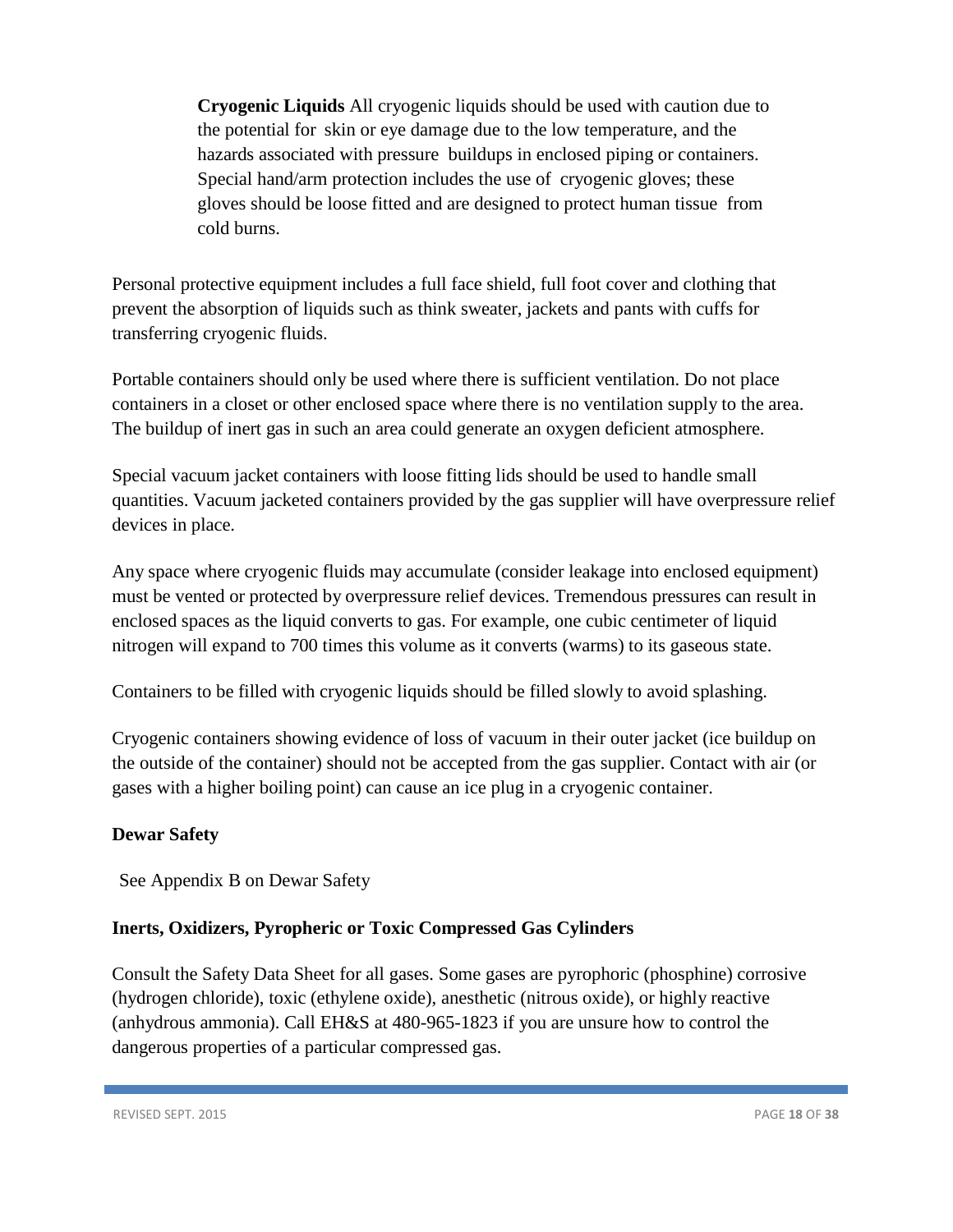**Inerts -** Inerts such as Nitrogen is a gas that makes up about 78% of the air we breathe. Nitrogen is a dry, inert, colorless and odorless gas; it is nonflammable and noncorrosive. Even with these somewhat minor hazard characteristics, inert gases cause numerous emergency incidents each year. Care must be taken to prevent oxygen deficient atmosphere, equipment that used Nitrogen or other inerts should use mechanical ventilation or exhaust monitoring to prevent asphyxiation.

• Carbon Dioxide must be treated with caution. If left to leak into closed space, these gases may displace oxygen and create a risk of asphyxiation.

# <span id="page-18-0"></span>**Oxidizers**

- Oxidizing gases such as compressed oxygen or nitrous oxide, while not combustible themselves, will cause many materials to burn violently. Never use grease, solvents, or other flammable material on an oxygen valve, regulator, or piping.
- Anesthetic gas may causes loss of sensation with or without the loss of consciousness and the storage handling and use of these type materials must follow these requirements.

# <span id="page-18-1"></span>**Flammables**

- Flammable gases such as propane, hydrogen, and acetylene always have a red label. However, the color of the cylinder itself is not a good indicator of flammability as different distributors may use different colored cylinders for the same gas. Check the label for flammability.
- The flammable range of a gas, including all concentrations in air between the Lower Flammable Limit (LFL) and the Upper Flammable Limit (UFL) needs to be recognized. For example, the flammable range for hydrogen is an LFL = 4% and an UFL =  $75\%$ .
- The auto-ignition temperature is the minimum temperature that gas and its vapors can spontaneously ignite in air. Examples include Silane or Diborane.
- Flammable gas must be segregated from oxidizers.

**Pyrophoric -** Hazardous gas (arsine, silane, phosgene, diborane, etc.) cylinders should be stored in a suitable exhausted location. If a hazardous gas cylinder develops a leak, evacuate and restrict area access.

**Toxic -** gas use may require the use to toxic gas monitoring, handling, storage and emergency procedures as well as additional facility considerations. A Process Hazard Assessment must be completed before a toxic gas can be used. Specific operating procedures must be developed and reviewed annually per the Chemical Hygiene Plan. Contact EH&S if you plan to use these gases.

**Reporting Requirements -** Maintain constant awareness of and respect for compressed gas cylinders and equipment. Comply with all applicable TAMUG safety procedures and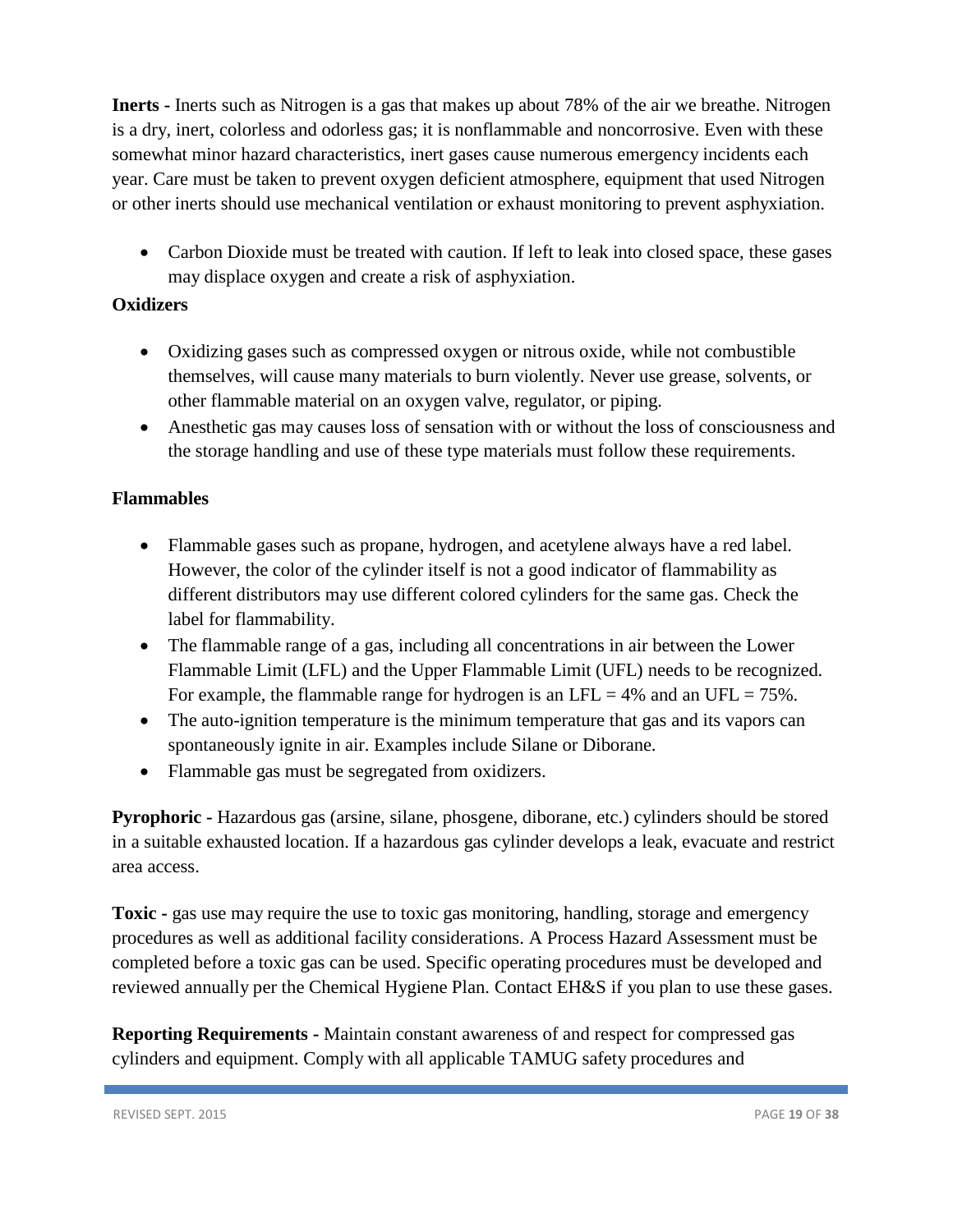compliance with all applicable TAMUG EHS rules are mandatory.

- Report all suspected leaks immediately. If the material in the tank is highly toxic or flammable and you suspect a leak, evacuate everyone out of the area and report it to the appropriate person in your department.
- Employees shall report any safety concerns to their supervisor or EHS.
- Accidents must be reported and any injury must follow TAMUG injury reporting requirements.
- Representatives of the EHS Office, including EHS Compliance Officers and Compressed Gas Safety Training mentors are available to observe work practices and may periodically audit work practices. If unsafe work practices are observed, they will communicate their observations to affected employees and assist with preventing unsafe work from continuing.

# <span id="page-19-0"></span>**Compressed Gas Cylinder Emergencies**

- Emergencies involving compressed gases are unlikely, provided the recommendations are followed for their correct storage, handling, and use. When problems do arise they are usually due to:
	- o fire threatening the cylinder;
	- o toxic or inert gas leaks; or
	- o unplanned chemical or other reaction.
- Most leaks occur at the valve and valve stem fitted on the top of the cylinder. Leakage here is frequently due to dirt in the connection, or damaged connections or washers where required. Such leaks are easily rectified. Attempt to tighten the connection.
- If cylinders are involved in any type of an emergency, and it's safe to do so, isolate the gas outdoors and away from sparks and heat. In any event all defective cylinders should be clearly labeled and returned to the supplier.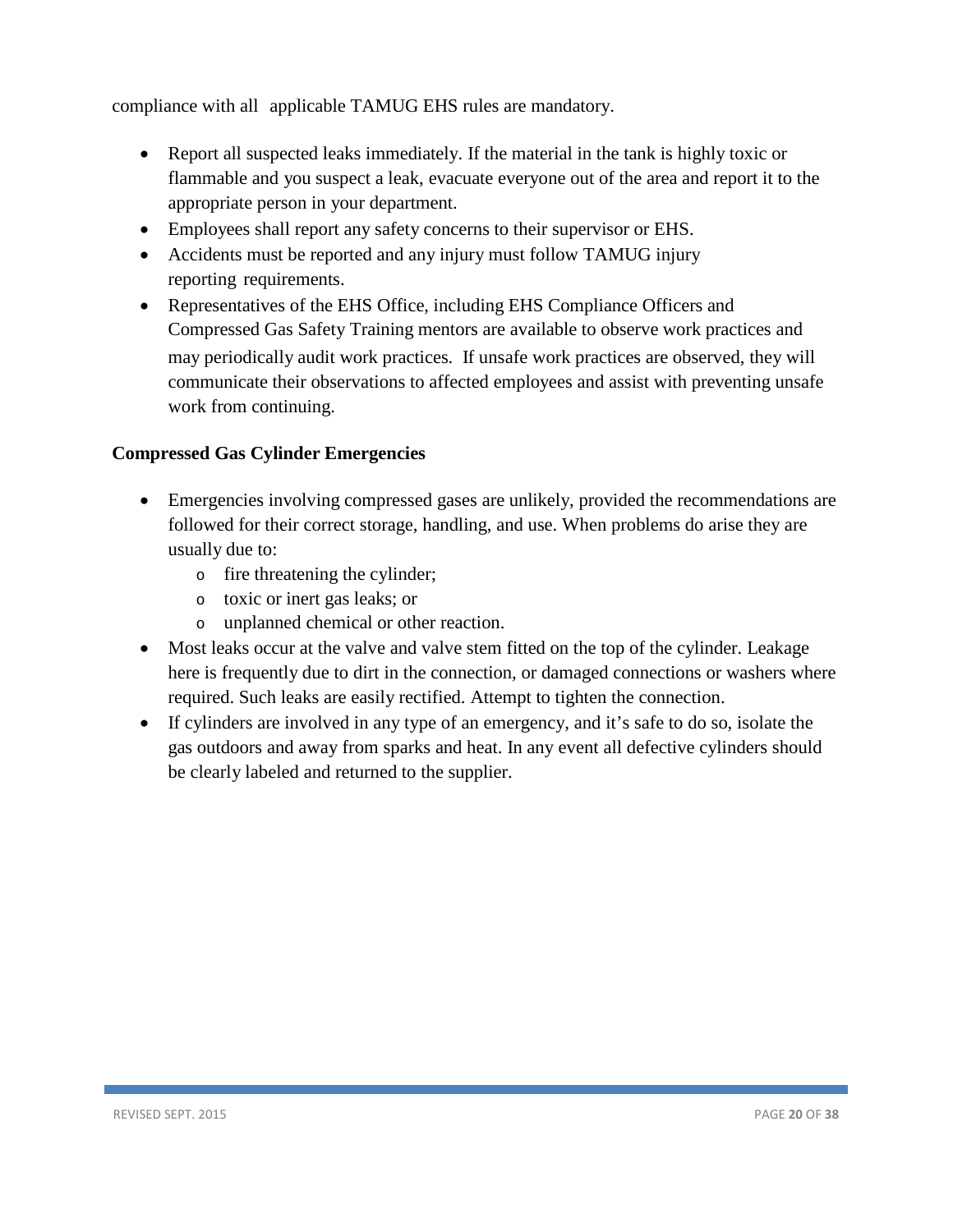# **Appendix A**

# **Definitions**

<span id="page-20-0"></span>**Anesthetic gas** - A gas that may cause loss of sensation with or without the loss of consciousness.

**CGA** – Compressed Gas Association

**Corrosive Gas** - A gas that can cause visible destruction of, or irreversible alterations in, living tissue (e.g., skin, eyes, or respiratory system) by chemical action.

**Cryogenic Liquids** – Gases condensed to liquid form at extremely low temperatures. Example: Liquid Nitrogen is –196 °Celsius (–320 °Fahrenheit). The term "cryogenics" applies to all temperatures less than  $-150$  °C ( $-238$  °F).

#### <span id="page-20-1"></span>**Compressed Gas** -

(i) A gas or mixture of gases in a container, having an absolute pressure exceeding 40 psi at 70  $^{0}$ F (21.1 $^{0}$ C) or

(ii) A gas or mixture of gases in a container, having an absolute pressure exceeding 104 psi at 130  $^{0}$ F (54.4 $^{0}$ C) regardless of the pressure at 70  $^{0}$ F (21.1 $^{0}$ C) or

(iii) A liquid having a vapor pressure exceeding 40 psi at  $100\text{ °F}$  (37.8  $\text{°C}$ ) as determined by ASTM D-323-72.

**Corrosive or Corrosive Material** - As defined by the Department of Transportation (DOT), a corrosive material is a liquid or solid that causes visible destruction or irreversible alterations in human skin tissue at the site of contact or in the cases of leakage from its packaging, a liquid that has a severe corrosion rate on steel

**DOT** - U.S. Department of Transportation.

**Flammable gas** - A gas that can be ignited in air.

**Flammable** - A chemical that falls into one of the following categories:

(i) Aerosol, flammable: Means an aerosol that, when tested by the method described in 18 CFR 1500.45, yields a flame projection exceeding 18 inches at

REVISED SEPT. 2015 PAGE **21** OF **38**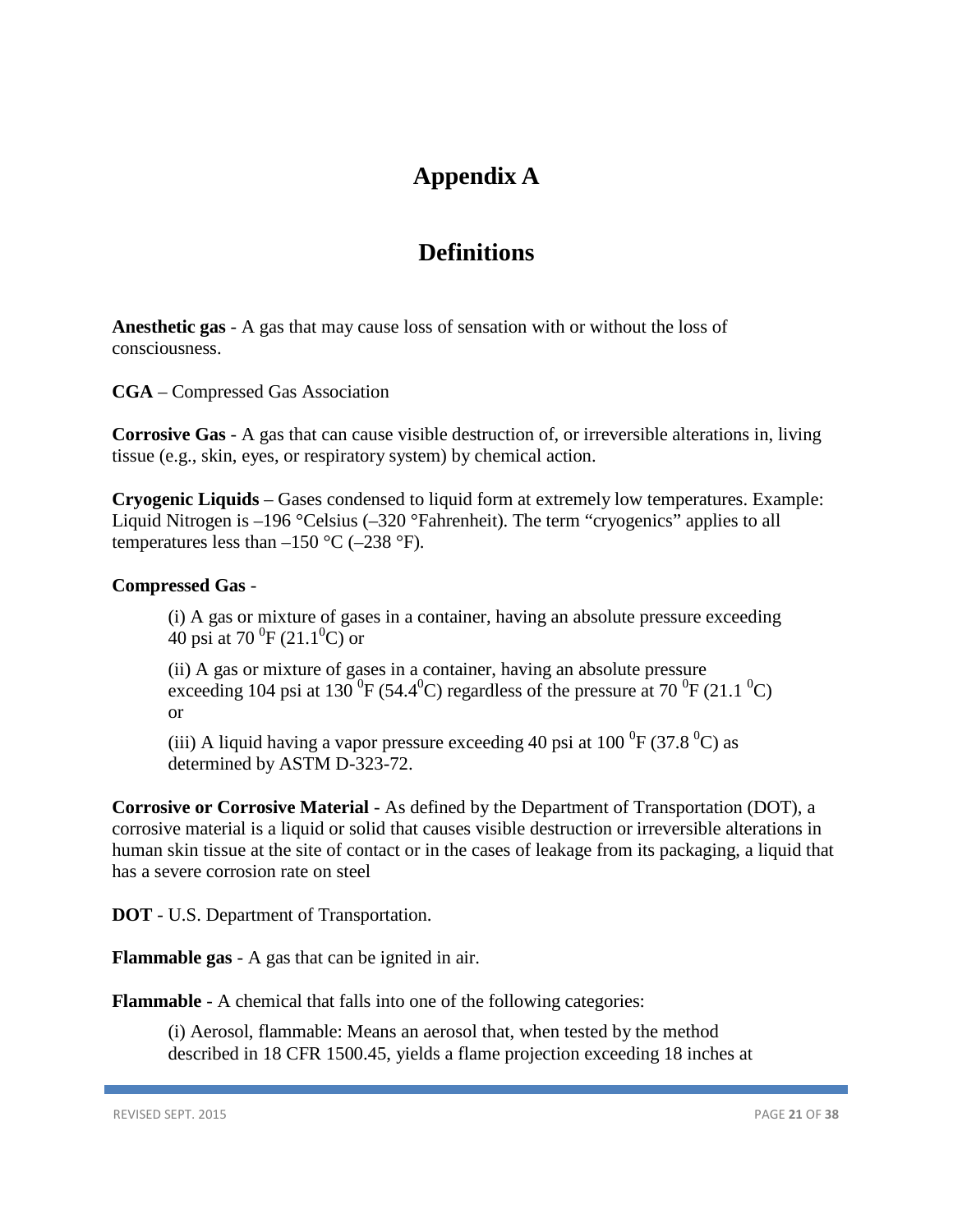full valve opening, or a flashback (a flame extending back to the valve) at any degree of valve opening

(ii) Gas - flammable:

(A) ) A gas that at ambient temperature and pressure, forms a flammable mixture with air at a concentration of 13 percent by volume or less or

(B) A gas that, at ambient temperature and pressure, forms a range of flammable mixtures with air wider than 12 percent by volume, regardless of the lower limit.

**Flammable Gas**: A gas that, at ambient temperatures and pressures, forms a flammable mixture with air at a concentration of less than thirteen (13) percent by volume; or forms a range of flammable mixtures with air wider than twelve (12) percent by volume.

(iii) Liquid, flammable: Any liquid having a flashpoint below 100  $\rm{^oF}$  (37.7  $\rm{^oC}$ ), except any mixture having components with flashpoints of 100  $\rm{^oF}$  (37.7  $\rm{^oC}$ ) or higher, the total of which make up 99 percent or more of the total volume of the mixture. (iv) Solid, flammable: A solid, other than a blasting agent or explosive as defined in § 1910.109 (a), that is liable to cause fire through friction, absorption of moisture, spontaneous chemical change, or retained heat from manufacturing or processing, or which can be ignited readily and when ignited burns so vigorously and persistently as to create a serious hazard. A chemical must be considered to be a flammable solid if, when tested by the method described in 16 CFR 1500.44, it ignites and burns with a self-sustained flame at a rate greater than one-tenth of an inch per second along its major axis.

**Flammable limits** - The concentration of flammable vapor in air, oxygen, or other oxidants that will propagate flame upon contact when provided with a source of ignition. The lower explosive limit (LEL) is the concentration below which a flame will not propagate; the upper explosive limit (UEL) is the concentration above which a flame will not propagate. A change in temperature or pressure may vary the flammable limits.

**Flashpoint** - The minimum temperature at which a liquid gives off a vapor in sufficient concentration to ignite when tested as follows:

(i) Tagliabue Closed Tester (See American National Standard Method of Test for Flash Point by Tag Closed Tester, Z11.24-1979 (ASTM D 56-79))-for liquids with a viscosity of less than 45 Saybolt Universal Seconds (SUS) at 100  $^{0}$ F (37.8  $^{0}$ C), that do not contain suspended solids and do not have a tendency to form a surface film under test or

(ii) Pensky-Martens Closed Tester (see American National Standard Method of Test for Flash Point by Pensky-Martens Closed Tester, Z11.7-1979 (ASTM D 93- 79))-for liquids with a viscosity equal to or greater than 45 SUS at  $100^{0}F(37.8)$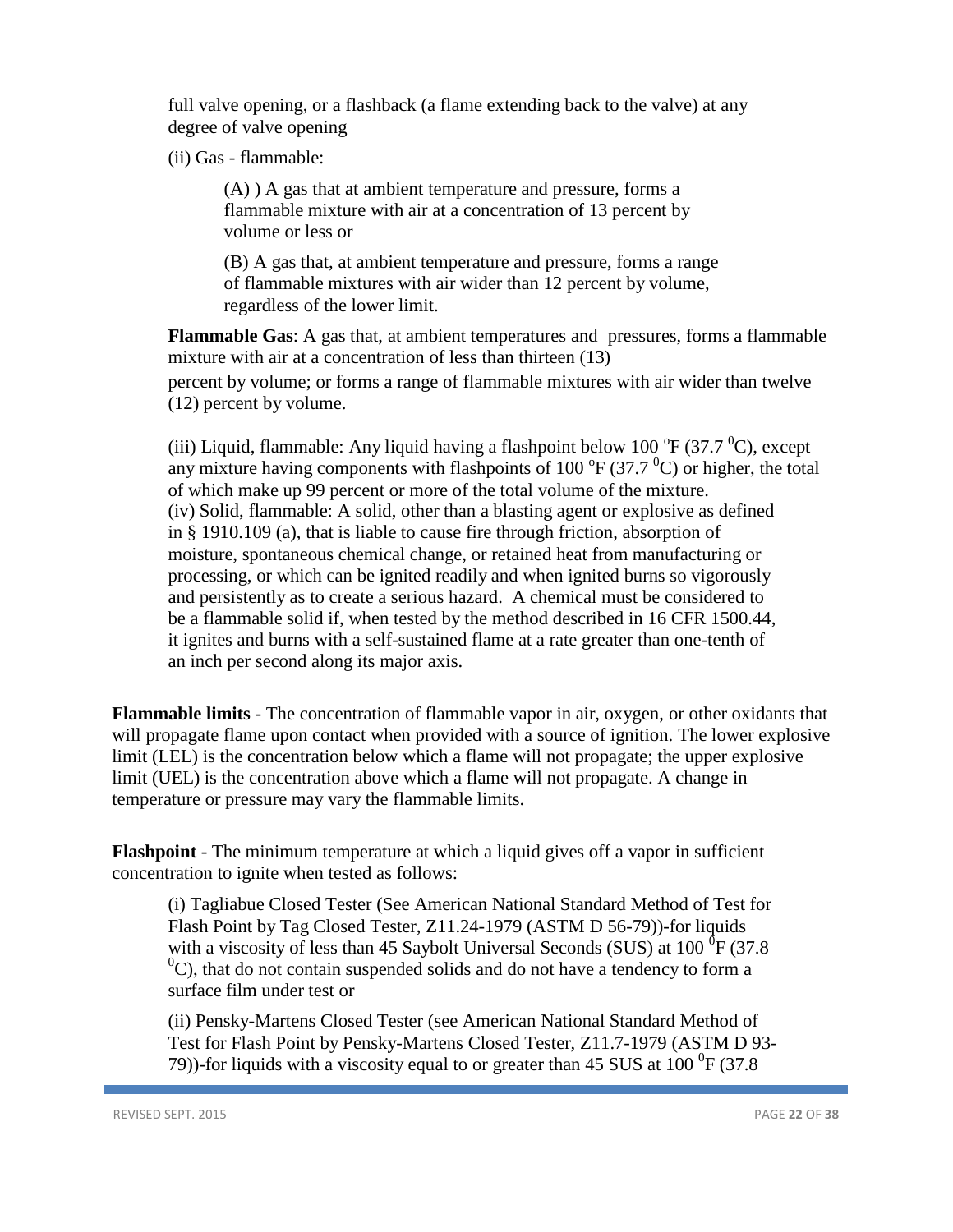${}^{0}C$ ), or that contain suspended solids, or that have a tendency to form a surface film under test or

(iii) Setaflash Closed Tester (see American National Standard Method for Test for Flash Point by Setaflash Closed Tester (ASTM D 3278-78)).

Organic peroxides, which undergo auto accelerating thermal decomposition, are excluded from any of the flashpoint determination methods specified above.

**Hazardous Gas** - A gas that is included in one or more of the following hazard categories: corrosive, flammable, health hazard, oxidizer, pyrophoric, reactive, or toxic.

**Health Hazard** - Any chemical for which there is at least one scientific study that shows it may cause acute or chronic health symptoms. This includes chemicals which are carcinogens, toxic or highly toxic, irritants, corrosives, sensitizers, or chemicals that effect target organs including the lungs, kidneys, nervous system, pulmonary system, reproductive system, skin, and/or eyes. **Highly Toxic Gas**: A gas that is a gas at room temperature; and has a median lethal dose (LD(50)) of 50 mg or less per kg of body weight when administered orally to albino rats weighing between 200 and 300 grams each; has a LD(50) of 200 mg/kg of body weight when administered by continuous contact for 24 hours (or less if death occurs within 24 hours) with the bare skin of albino rabbits weighing between two and three kilograms each; or has a medium lethal concentration (LC(50)) in air of 200 PPM by volume or less when administered by continuous inhalation for one hour (or less if death occurs within one hour) to albino rats weighing between 200 and 300 grams each.

**Ignition Source** - Anything that provides heat, sparks, or flame sufficient to cause combustion/explosion.

**Inerts** – Gases that do not readily reactive with other elements; forming few or no chemical compounds.

**Incompatible** - Materials which could cause dangerous reactions from direct contact with one another.

**Laboratory** – A laboratory is defined as a facility or room where the use of potentially hazardous chemicals, biological agents, or sources of energy (i.e. lasers, high voltage, radiation, etc.) are used for scientific experimentation, research, or education.

**LEL** – (Lower Explosive Limit) LEL is the lowest concentration of a gas or vapor in the air that can produce ignition or explosion.

**Mass Flow Controller-** (MFC) is a device used to measure and control the flow of gases.

**SDS** – (Safety Data Sheet) Written or printed material about a chemical that specifies its hazards, safe use and other information. It is prepared by the chemical manufacturer, and is required by federal law.

**Mechanical Exhaust** – Mechanical exhaust systems use a powered device, such as a motordriven fan or air/street venturi tube, for exhausting contaminants from a workplace, vessel, or enclosure.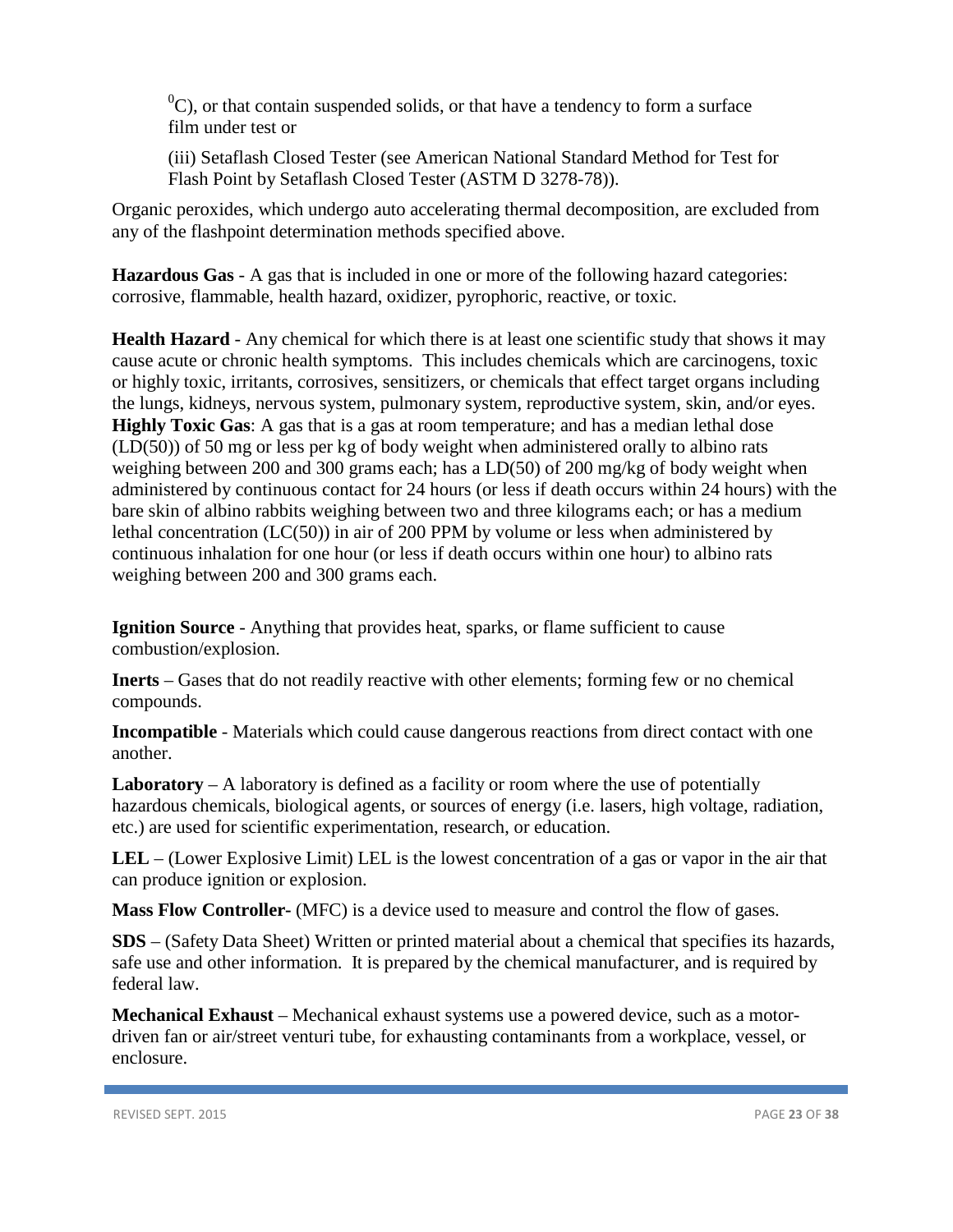**NFPA** - National Fire Protection Association.

**OSHA** – (Occupational Safety and Health Administration of the U.S. Department of Labor)

**OSHA** - is a federal agency with safety and health enforcement authority for most of U.S. industry and business.

**Oxidizer** - Department of Transportation defines oxidizer or oxidizing material as a substance that yields oxygen readily to stimulate the combustion (oxidation) of organic matter. Chlorate  $(CIO<sub>3</sub>)$ , permanganate  $(MnO<sub>4</sub>)$  and nitrate  $(NO<sub>3</sub>)$  compounds are examples of oxidizers.

**Oxidizing gas** - A gas that initiates or promotes combustion in materials, either by catching fire itself or by potentially causing a fire through the release of oxygen or other gases.

**Oxygen deficiency** - A condition that occurs when a breathable atmosphere contains less than 19.5% oxygen. Note: Normal air contains 20.8% oxygen.

**Physical hazard** - A chemical for which there is scientifically valid evidence that it is a combustible liquid, a compressed gas, an explosive, a flammable, an organic peroxide, an oxidizer, a pyrophoric, an unstable (reactive), or a water-reactive.

**Pyrophoric gases** - Gases that may spontaneously ignite in air at or below 54 ºC (130 ºF). Specific gases may not ignite in all circumstances or may explosively decompose.

**Restrictive Flow Orifice (RFO)** — A safety device placed in the outlet of a cylinder valve that is intended to limit the release rate of a hazardous gas to a maximum specified range in the event of the inadvertent opening of the valve, or failure of the system downstream of the valve outlet.

**STP** – In chemistry, Standard Temperature and Pressure or STP is defined as 0 °C (32 °F) and 1 atmosphere of pressure (101.325 kPa or 29.92 inches of mercury).

**Toxic gas** – A gas that is poisonous or capable of causing injury or death, especially by chemical means. As defined in EHS 122: Compressed Gases a **Toxic Gas** is a gas that is a gas at room temperature; and has a median lethal dose (LD(50)) of more than 50 mg, but less than 500 per kg of body weight when administered orally to albino rats weighing between 200 and 300 grams each; has a LD(50) of more than 200 mg/kg, but less than 1,000 mg/kg of body weight when administered by continuous contact for 24 hours (or less if death occurs within 24 hours) with the bare skin of albino rabbits weighing between two and three kilograms each; or has a medium lethal concentration (LC(50)) in air of more than 200 PPM, but less than 2,000 PPM by volume or less when administered by continuous inhalation for one hour (or less if death occurs within one hour) to albino rats weighing between 200 and 300 grams each.

**UEL** - Upper Explosive Limit - The highest concentration of a gas or vapor in air that can produce ignition or explosion.

**Unstable (Reactive)** – An unstable or reactive chemical can go through vigorous polymerization, decomposition or condensation. This process occurs when the chemical

REVISED SEPT. 2015 PAGE **24** OF **38**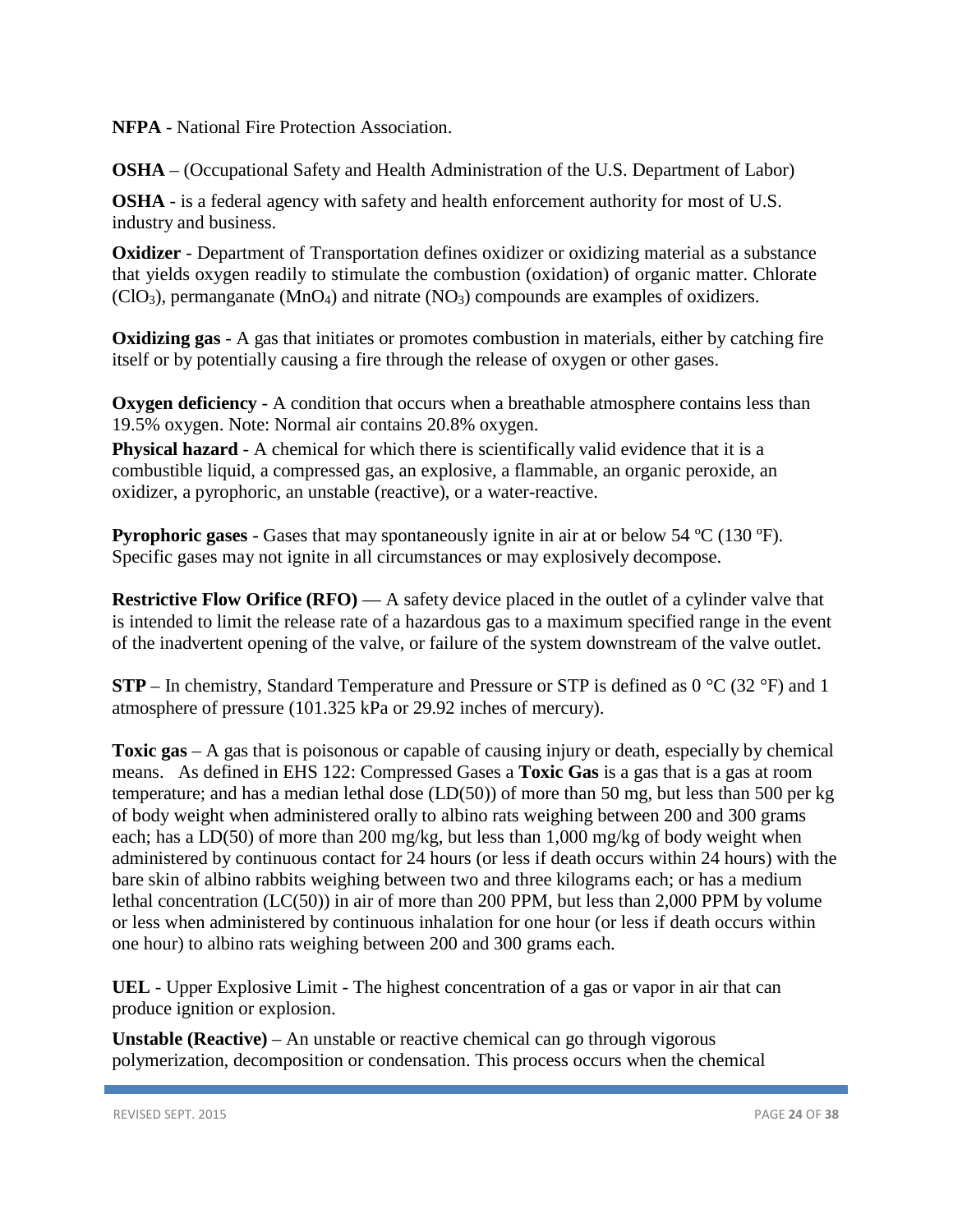undergoes shock or changes in pressure or temperature.

**Water reactive** - A chemical that reacts with water to release a gas that is either flammable or presents a health hazard.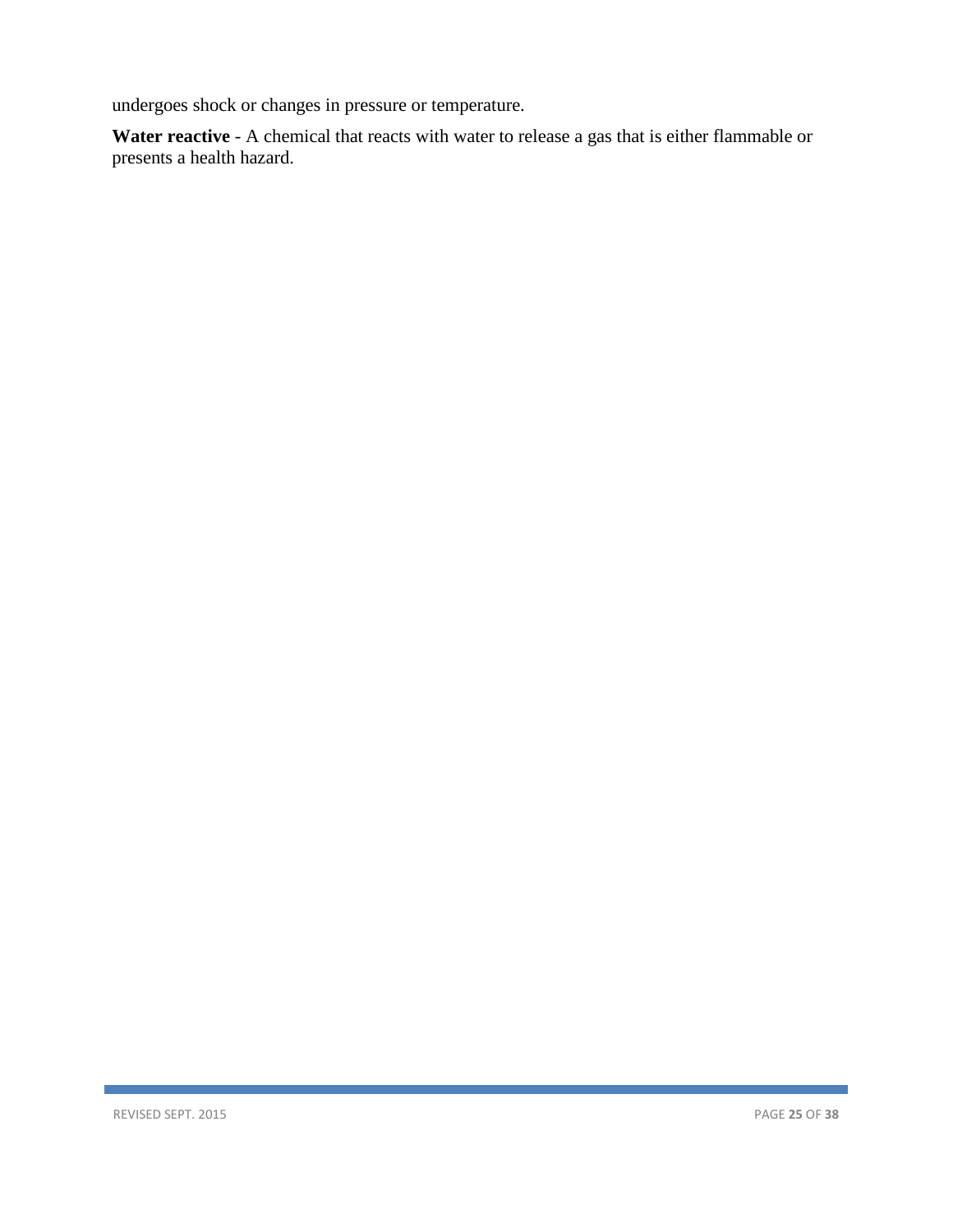# **Appendix B**

# **General Guidelinesfor Flammable Gases**

The volume of flammable gas in a lab, room or location is restricted by University guidelines and International Fire Codes. EHS should be contacted regarding any questions or for additional guidance.

The volume of flammable gas shall be kept to the minimum necessary for the work being done. Just in time delivery should be used where possible.

The maximum internal volume (water volume) of all cylinders in each of the listed classifications, in use in the laboratory work area or single fire area, shall comply with the following based on internal cylinder volume at  $70 °F (21 °C)$ .

> For a laboratory work area of 500 ft<sup>2</sup> or less, the internal cylinder volume equals 6.0 ft<sup>3</sup> or approximately three (3) "K" (9.25 inch diameter, 60 inch height) sized cylinders.

For a laboratory work area greater than 500  $\text{ft}^2$ , the internal cylinder volume is 0.012 ft<sup>3</sup> per ft<sup>2</sup> lab work area, but not to exceed the maximum cubic feet of gas from the chart below (approximately five (5) "K" sized cylinders for flammable gas except hydrogen – see Section 4).

| Material             | Storage           | Use-Closed        | Use-Open System   |
|----------------------|-------------------|-------------------|-------------------|
|                      | <b>Cubic Feet</b> | <b>Cubic Feet</b> | <b>Cubic Feet</b> |
| Oxidizing Gas        | 500               | .500              |                   |
| <b>Flammable Gas</b> | 000               | .000              |                   |
| Pyrophoric Gas       |                   |                   |                   |

The maximum quantity of lecture bottles in a single fire area should not exceed 20. A S U strongly discourages the use of any non- returnable, non-refillable compressed gas cylinders (lecture bottles).

Flammable gasses should be separated by 20 ft. (6.1 m) from all pyrophoric, oxidizing and corrosive gases except as follows:

The 20 ft distance shall be reduced without limit when separated by a barrier of noncombustible materials at least 5 ft (1.5 m) high that has a fire resistance rating of at least 30 minutes.

The 20 ft distance shall be reduced to 5 ft where one of the gases is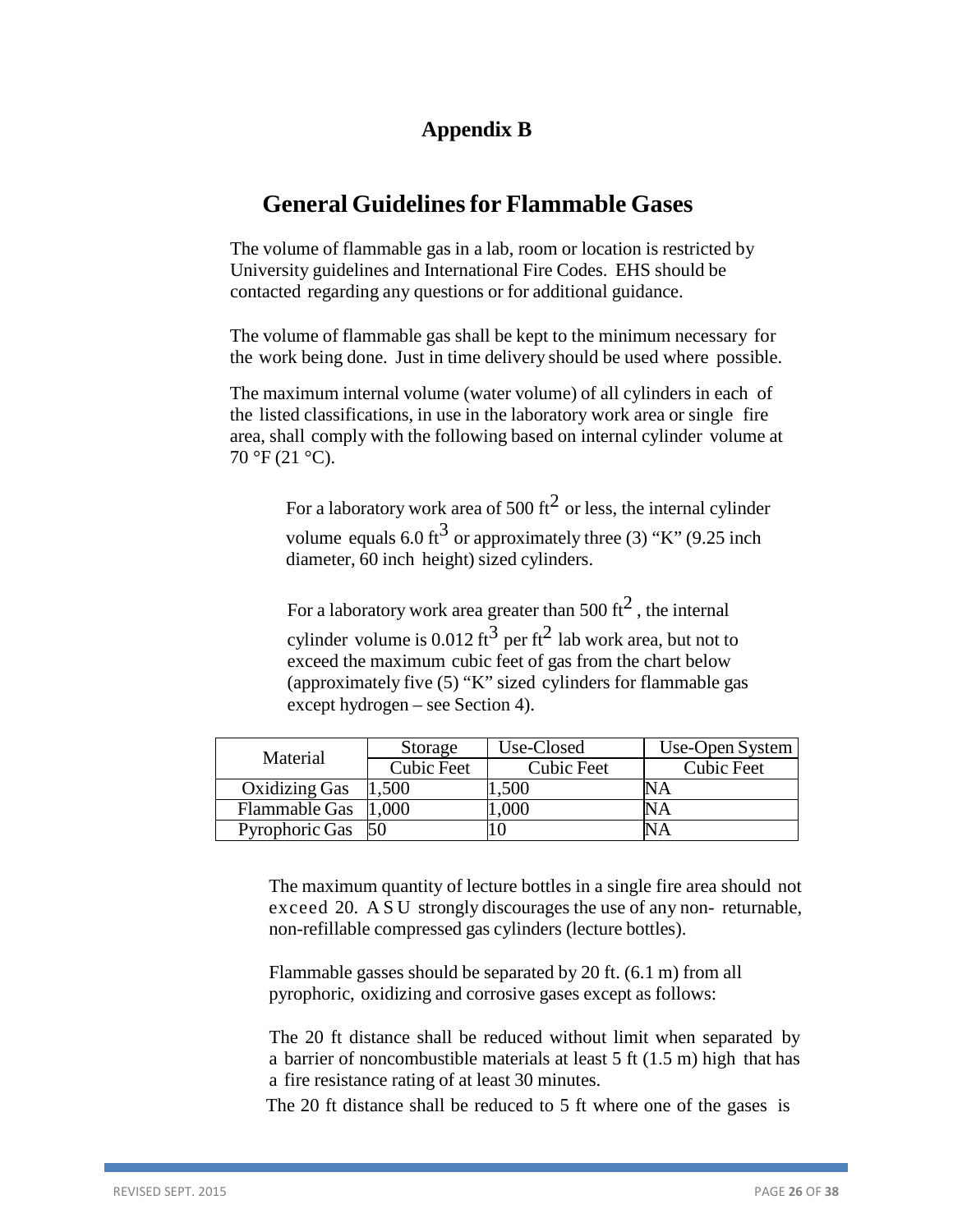enclosed in a gas cabinet or without limit where both gases are enclosed in gas cabinets.

Cylinders without pressure-relief devices shall be stored separately from flammable and pyrophoric gases with pressure-relief devices.

The following are requirements for outdoor storage of flammable gas:

The cylinders should not be stored within 10 ft of windows, doors, or other openings nor shall they be stored within 50 ft of ventilation intakes.

Storage areas shall be kept clear of dry vegetation and combustible materials for a minimum distance of 15 ft.

Cylinders stored outside shall not be placed on the ground (earth) or on surfaces where water can accumulate.

Storage areas shall be provided with physical protection from vehicle damage.

Storage areas shall be permitted to be covered with canopies of noncombustible construction.

All compressed gas cylinders shall be stored in an upright position.

All flammable gas cylinders, full or empty, shall be handled in the same manner. Store empty cylinders separately from full cylinders.

Compressed flammable gas cylinders, whether full or partially full, shall not be exposed to or heated by devices that could raise the temperatures above 125 °F (52 °C).

Always use non-sparking tools on compressed gas cylinders.

Static-producing equipment located in flammable gas areas shall be grounded.

Signs should be posted in areas containing flammable gases communicating that smoking or the use of open flame, or both, is prohibited within 25 ft of the storage or use area perimeter.

Compressed flammable gas cylinders should not be placed where they could become a part of an electrical circuit.

Compressed flammable gas cylinders shall not be exposed to dampness, salt, corrosive chemicals or fumes that could damage the cylinders or valveprotective caps.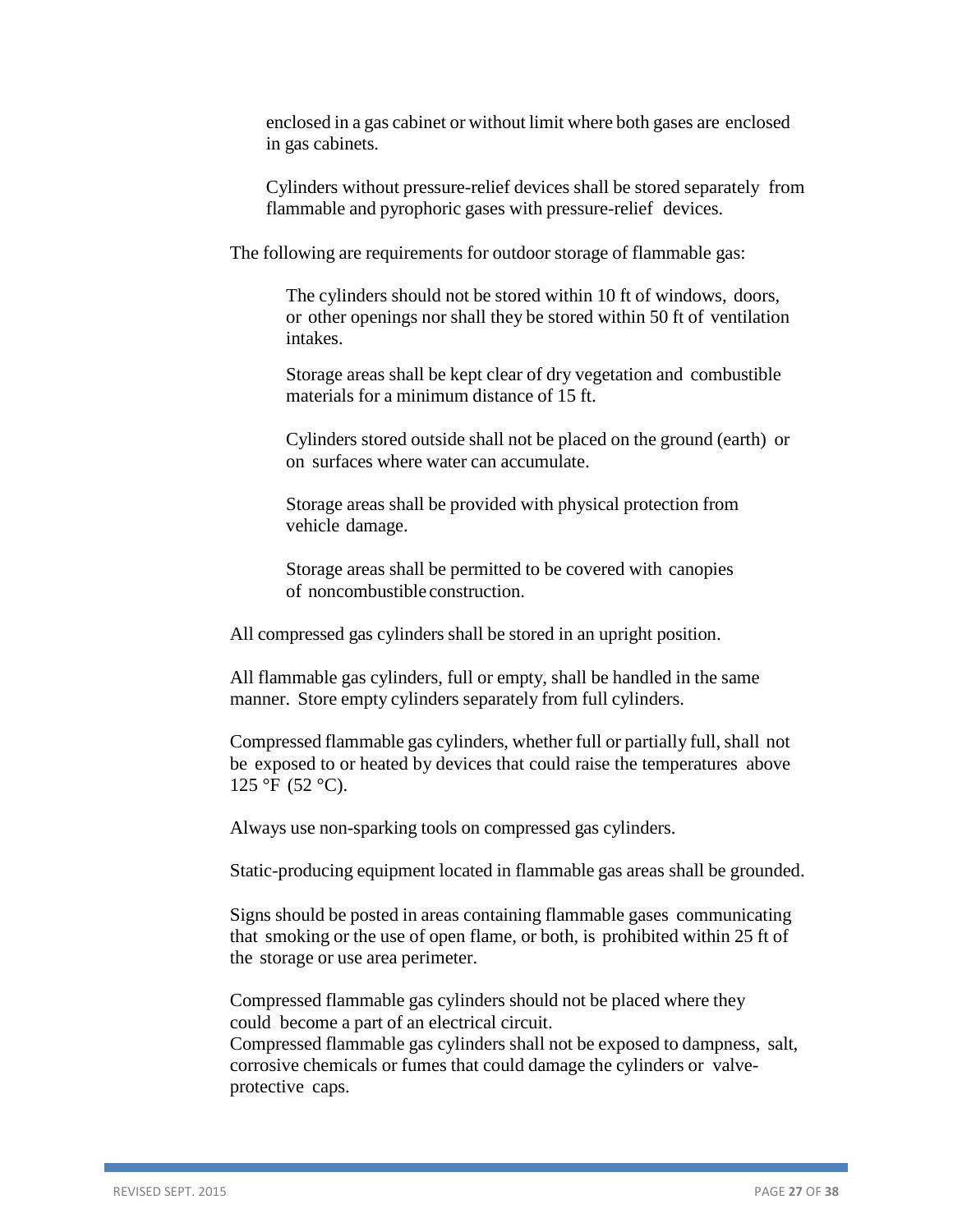Leaking, damaged, or corroded compressed flammable gas cylinders should be removed from service.

### <span id="page-27-0"></span>**Hydrogen**

Hydrogen gas has several unique properties that make it potentially dangerous. It has an extremely wide flammability range (LEL 4%, UEL 74.5%) that makes it easier to ignite than most flammable gases. Unlike most other gases, hydrogen's temperature increases during expansion. Many hydrogen fires result from the self-ignition of sudden hydrogen release through rupture disks and pressure relief valves.

#### <span id="page-27-1"></span>**Observe the following guidelines for hydrogen use and storage:**

Limit the number of hydrogen cylinders to approximately 400  $\text{ft}^3$  or two (2) "K" type cylinders in a laboratory or single fire area.

Adequate ventilation should be provided and maintained throughout the area where hydrogen cylinders are in use.

Open the cylinder valve slowly. If a cylinder valve is opened too quickly, the static charge generated by the escaping gas may cause it to ignite.

Hydrogen embrittlement can weaken carbon steel, therefore cast iron pipes and fittings should not be used.

Piping, tubing, fittings, gaskets, and thread sealants should be suitable for hydrogen service at the pressures and temperatures involved. Refer to American Society of Mechanical Engineers Code for Process Piping, ASME B31.3.

For gaseous hydrogen service, joints in piping and tubing should be made by welding or brazing or by use of flanged, threaded, socket, slip, or compression fittings. Brazing materials should have a melting point above  $1000 \text{ °F}$  (538 °C).

Provide 20 ft of separation from Class I, II and IIIA flammable liquids, oxidizing gases and readily combustible materials.

Locate the cylinders 25 ft from open flames and other sources of ignition.

Hydrogen burns with an invisible flame. Caution should therefore be exercised when approaching a suspected hydrogen flame.

Provide 50 ft of separation from other flammable gas storage.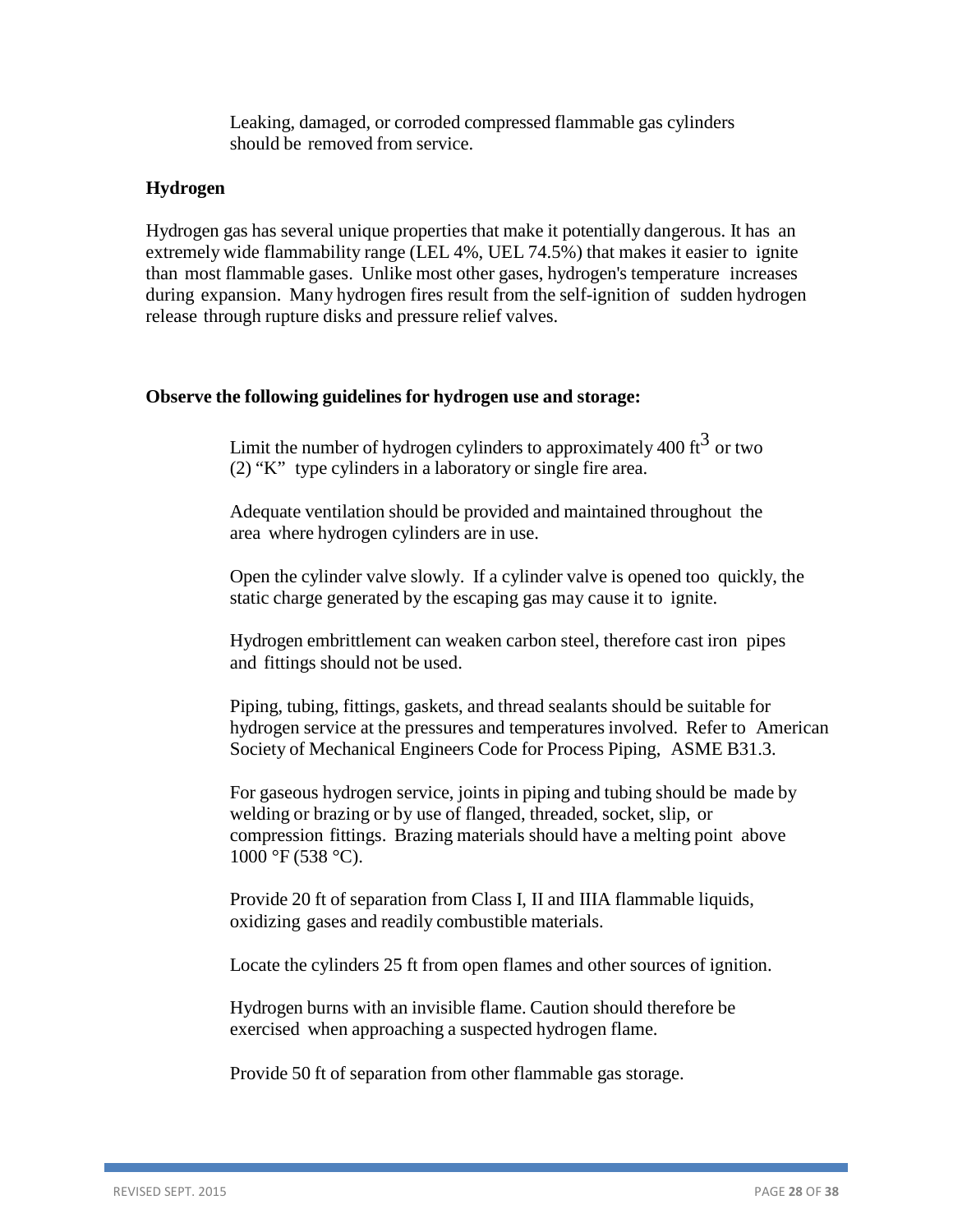# <span id="page-28-0"></span>**Acetylene**

Acetylene is flammable gas with a normal explosive range with air of 2.3 to 80% acetylene. Special cylinders used for acetylene contain a porous material and acetone, in which the gas dissolves and becomes practically stable. The porous filler absorbs the acetone and eliminates large voids in which decomposition might occur. Because of its tendency to break down and release energy, acetylene is highly reactive and is widely used in chemical processes. The temperature of the oxyacetylene flame, 5400 to 6300  $\degree$ F (3000 to 3500  $\degree$ C), is the highest for any commercially practical mixture of gases.

The minimum autoignition temperature for acetylene-air mixtures is about 571  $\degree$ F (300  $\degree$ C). The presence of catalytic impurities such as rust, scale, silica gel, charcoal, or potassium hydroxide can lower the ignition temperature substantially. The presence of copper, silver, or mercury acetylides combined with light shock can result in ignition or decomposition of acetylene at room temperatures.

### <span id="page-28-1"></span>**Observe the following guidelines for acetylene use and storage:**

- Do not handle cylinders roughly, subject cylinders to hydrostatic test, or take any other action that can create large voids in the mineral filler.
- Provide separate storage locations for acetylene and oxygen or chlorine cylinders. A gastight non-combustible partition will serve to separate a storage area for this purpose.
- Store and use cylinders in an upright position to prevent loss of acetone.
- Do not withdraw acetylene from a cylinder or manifold at a rate in excess of oneseventh of the total cylinder capacity per hour. Provide additional cylinders if needed to supply higher demand without exceeding this rate.
- Use a pressure regulator at the discharge of an individual cylinder or manifold to reduce the gas pressure to 15 psi (105 kPa) or less.
- Keep acetylene cylinder valves closed when gas is not being used, and open the valves only 1-1⁄2 turns when in use.
- Use wrought-iron or steel pipe and steel or malleable-iron fittings. Welded joints are preferable because of the reduced probability of leakage. Alloys containing more than 67% copper should not be used for piping, valves, or fittings (with the exception of a torch tip, which is pure copper).

# <span id="page-28-2"></span>**Liquefied Petroleum Gas (LPG)**

Although Liquefied Petroleum Gases (LPG) are transported and stored as liquids, they are gases at atmospheric pressures and normal temperatures. They are as hazardous as other combustible gases, with the added danger that they are heavier than air, tend to remain in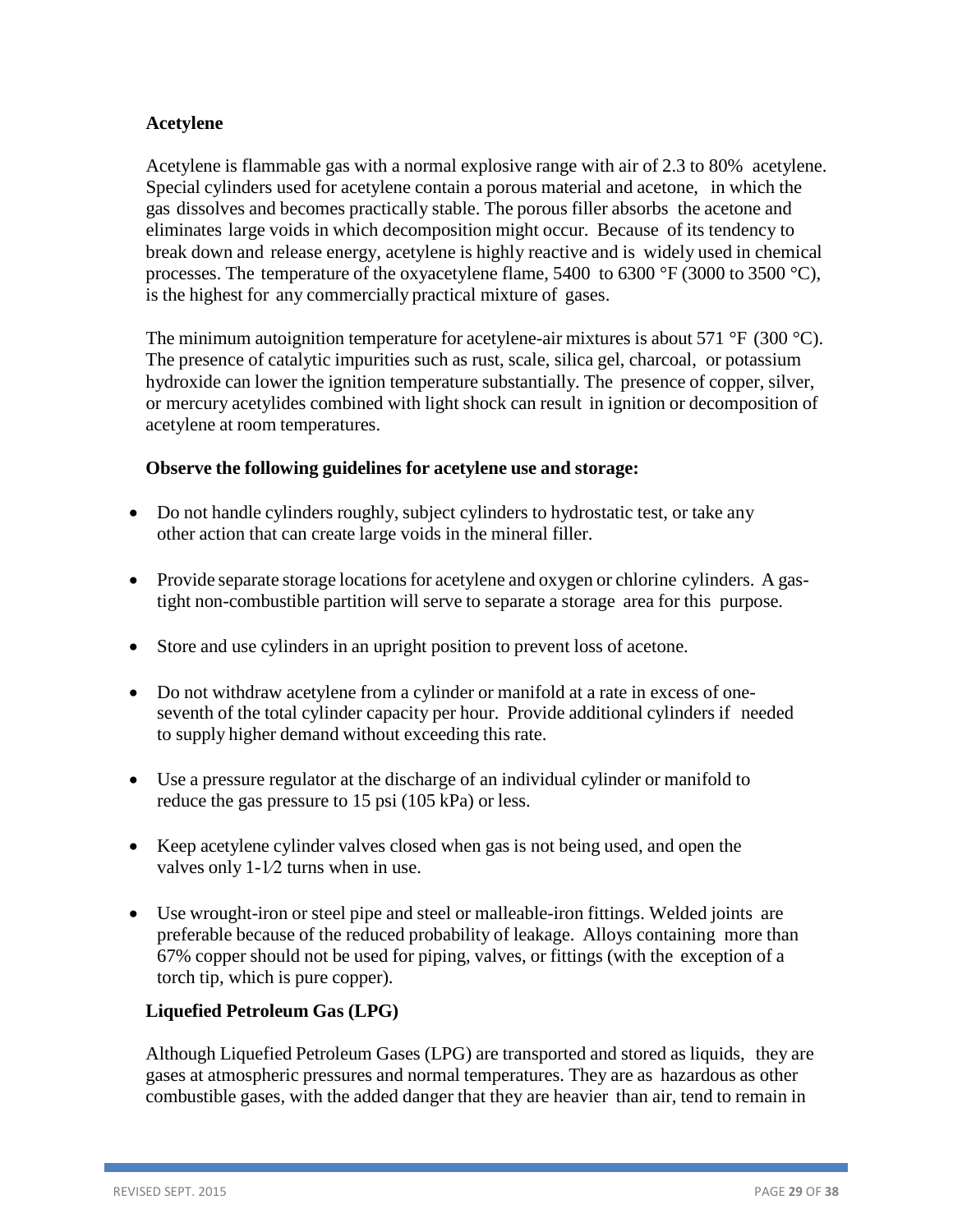low places for a somewhat longer period, and have little or no natural odor.

The discharge from tank relief valves, if ignited, can create a large torch fire. The intense, radiated heat may seriously expose buildings and contents. If ignition is delayed, the discharge from tank relief valves may travel hundreds of feet and settle in low-lying areas or enter below grade building openings. If the gas enters a building, ignition may result in an explosion. Once ignited, the resulting flashback to the tank may involve other structures and contents.

### <span id="page-29-0"></span>**Observe the following guidelines for LPG use and storage:**

Containers of LPG should be stored outside of buildings at least 10 ft. from any doorway or other opening with the following exceptions:

- For temporary demonstration purposes, a container with a maximum water capacity of 12 pounds (5 pounds of LPG) may be used.
- For hand torches or similar appliances, a container with a maximum water capacity of 2.5 pounds (1 pound of LPG) may be used.

Cylinders should not be filled past their rated capacity. The weight limit is usually specified on the cylinder. If it has been overfilled, the pressure relief valve may release propane as the cylinder warms. Overfilling can lead to flash fires and explosions.

All cylinders having a propane capacity of 4 pounds through 40 pounds fabricated after 1998 must be equipped with an overfill prevention device (OPD) as a secondary means of protecting against overfilling (the primary means is to determine the fill limit by weight). Cylinders equipped with OPD's will have a triple-notched valve hand wheel with the letters "OPD."

Used cylinders must be retrofitted with UL listed OPD's when being requalified under DOT regulations. Affected cylinders cannot be filled unless they are equipped with UL listed OPD's.

Cylinders should be kept away from heat sources, as the heat can build up pressure inside the cylinder and may cause the pressure relief valve to release propane.

The cylinders should be kept in a secure upright position with the valves closed and the thread caps secured when they are transported, stored, or used.

When disconnecting cylinders, whether full or empty, first close the shut- off valve, then disconnect the cylinder and snugly seal the valve with a plug, cap, or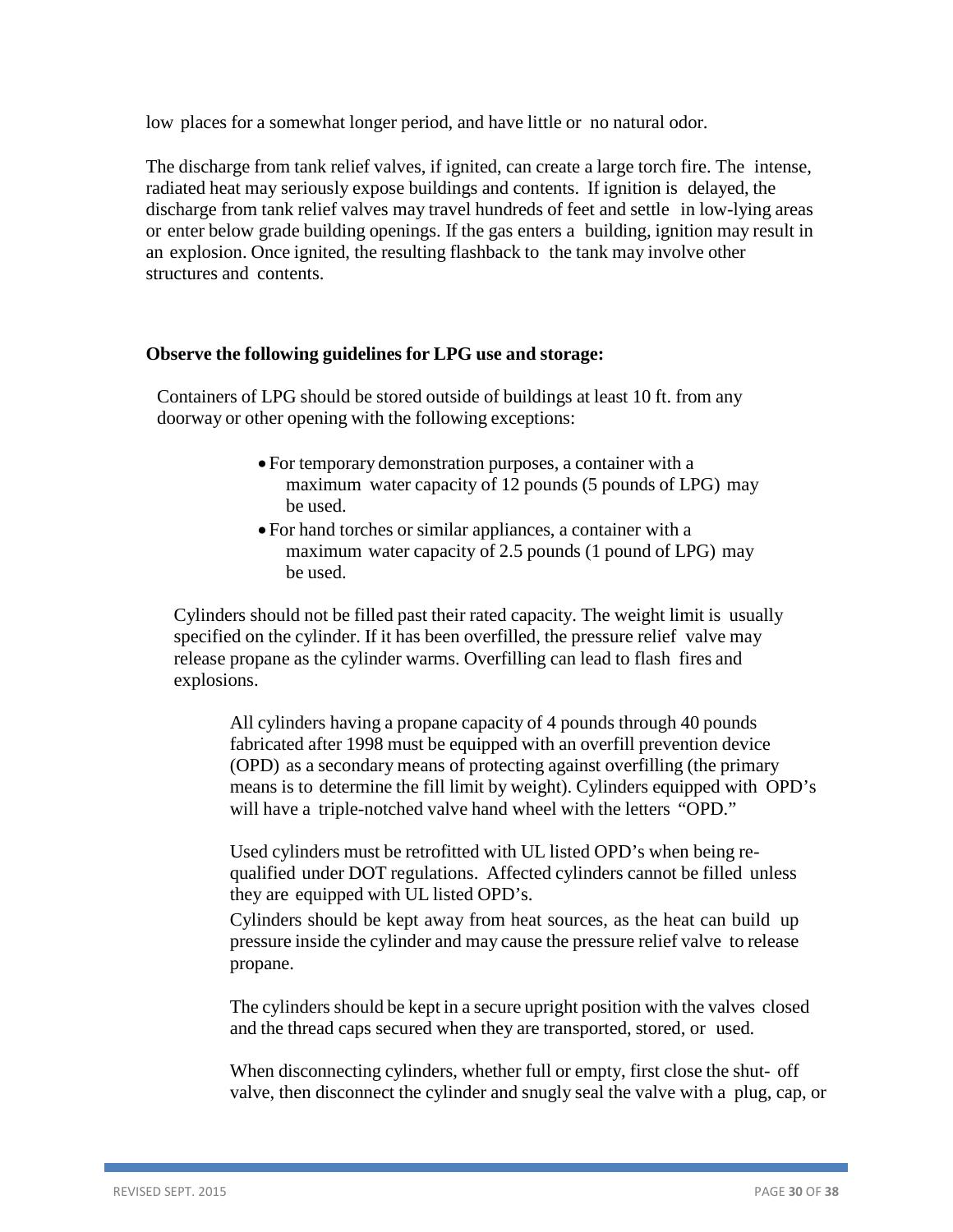approved quick-closing coupling.

Never use propane from a cylinder without a regulator (except for forklift cylinders). Protect the regulator connector from scratches and dents. Ensure the regulator vent is clean and pointed downward, and the regulator is protected.

Cylinders that are visibly rusted or damaged shall not be refilled.

#### **Oxygen**

Oxygen is neither combustible nor explosive. However, the intensity of any ordinary fire or explosion increases as the amount of oxygen in the surrounding air increases. Materials, such as grease or oils that produce intense fires with air, burn in an atmosphere of enriched oxygen with explosive violence. Explosions have occurred in oxygen pressure gauges after being tested on common oil-filled gauge testers. Oxygen at atmospheric pressure in a closed system can combine explosively with lubricating oil at temperatures above 340 °F (170 °C).

#### **Observe the following guidelinesfor oxygen use and storage:**

Separate oxygen cylinders from cylinders or manifolds containing flammable gases and other combustible or easily ignited materials such as wood, paper, oil, and grease. Gas-tight fire partitions having at least ½ hour fire resistance rating are suitable as cutoffs. **Note:** This does not apply to properly arranged and safeguarded oxygen and acetylene tanks used for cutting and welding torches.

Do not use oil or grease for lubricating valves, gauge connections, or other parts of the oxygen system.

Use extra-heavy steel or nonferrous pipe and fittings if the oxygen pressure is over 150 psi (1 MPa). For lower pressures, standard-weight pipe and fittings are satisfactory. Cast-iron fittings should not be used.

In medical oxygen gas systems, Type K or L (ASTM B-88) copper tubing may be used. Brazed fittings should be used for 3⁄4-inch (19-mm) and larger tubing. Flaredtype tubing fittings may be used in smaller sizes where the fitting is visible in the room.

Use welded joints whenever possible. If threaded joints are necessary, they should be carefully made using litharge and glycerin or proprietary materials compounded for oxygen service. Compounds containing oils should not be used. Gaskets should be entirely of noncombustible materials.

#### **Pyrophoric Gas**

Pyrophoric chemicals are those substances that react so rapidly with air and its moisture that the ensuing oxidation and/or hydrolysis lead to ignition. Ignition may be instantaneous or delayed. Spontaneous (instantaneous) ignition or combustion occurs when a substance reaches its ignition temperature without the application of external heat.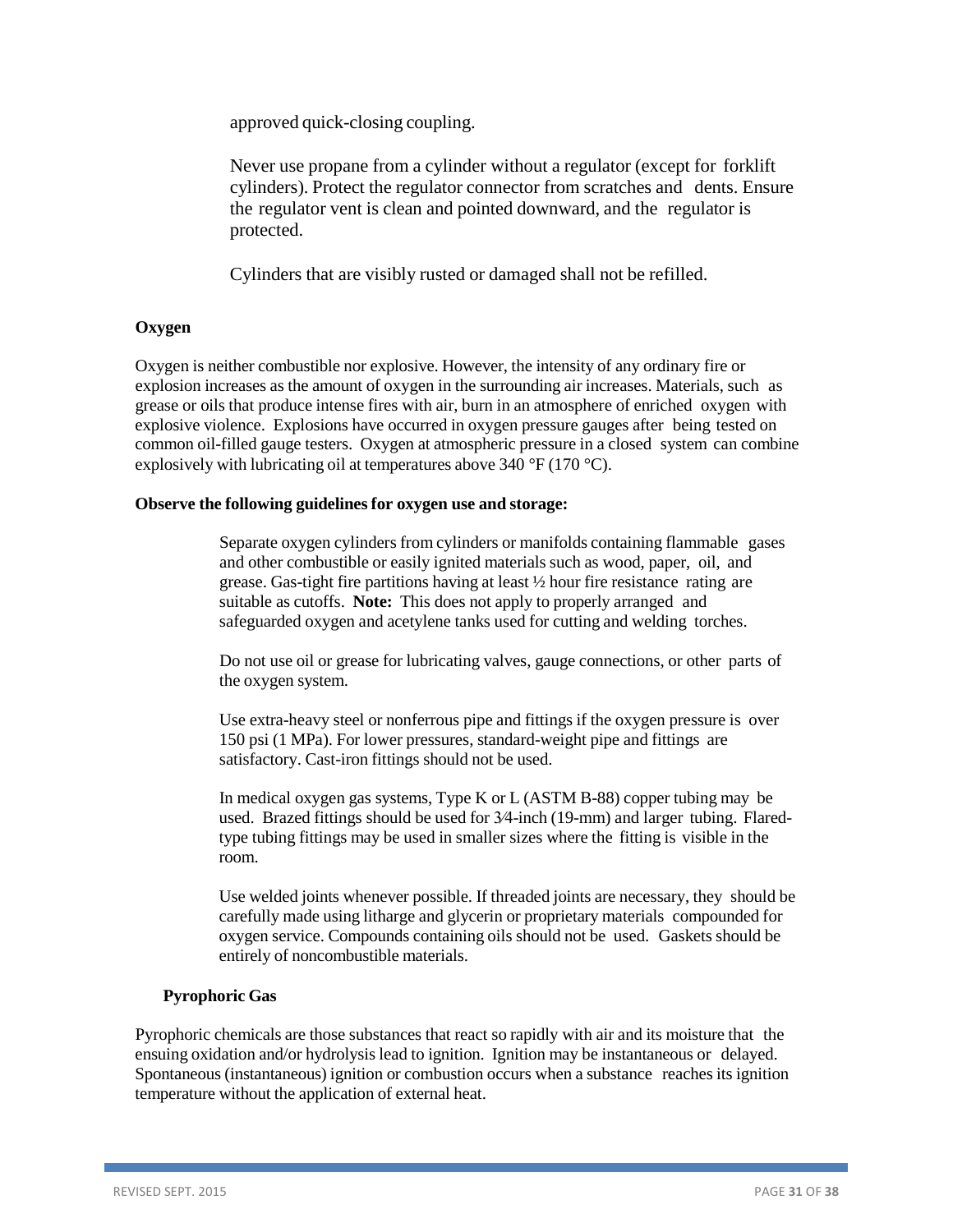An example of a pyrophoric gas is silane. Silane has caused major losses due to fires in ducts, gas cabinets, and supply systems; and explosions in ducts, vacuum pumps, and crosscontaminated cylinders. These incidents have occurred in research facilities. The hazards are pyrophoric fires, explosions, and/or deflagrations, and autoignition of a vapor cloud. All of these conditions can occur depending on leak location, excess flow control and shutdown of the silane gas. Pyrophoric fires are difficult to extinguish. When pyrophoric fires are extinguished, the gas supply must be shut down promptly by interlocks tied into fire protection and/or detection, because resulting pyrophoric gas build up has the potential to create vapor cloud detonation.

#### **Observe the following guidelines when storing or using pyrophoric gas:**

Minimally-sized cylinders of pyrophoric gases shall be limited per the above table and kept in approved gas cabinets.

Remote manual shutdown devices for pyrophoric gas flow should be provided outside each gas cabinet or near each gas panel. Automatic shutdown devices for pyrophoric gas flow activated by interlocks tied into fire protection and/or detection should be provided.

Pyrophoric gas flow, purge, and exhaust systems should have redundant controls that prevent pyrophoric gas from igniting or exploding. These controls include excess flow valves, flow orifices, mass flow controller sizing, process bypass line elimination or control, vacuum-pump inert-gas purging, dilution of process effluent with inert gas and ventilation, controlled combustion of process effluent, ventilation monitoring, and automatic gas shutdown.

Order cylinders with the smallest orifice as practicable (0.006 inch and not to exceed 0.010 inch).

Emergency back-up power should be provided for all electrical controls, alarms, and safeguards associated with the storage and process systems.

All process systems components and equipment should be adequately purged using a dedicated inert gas cylinder.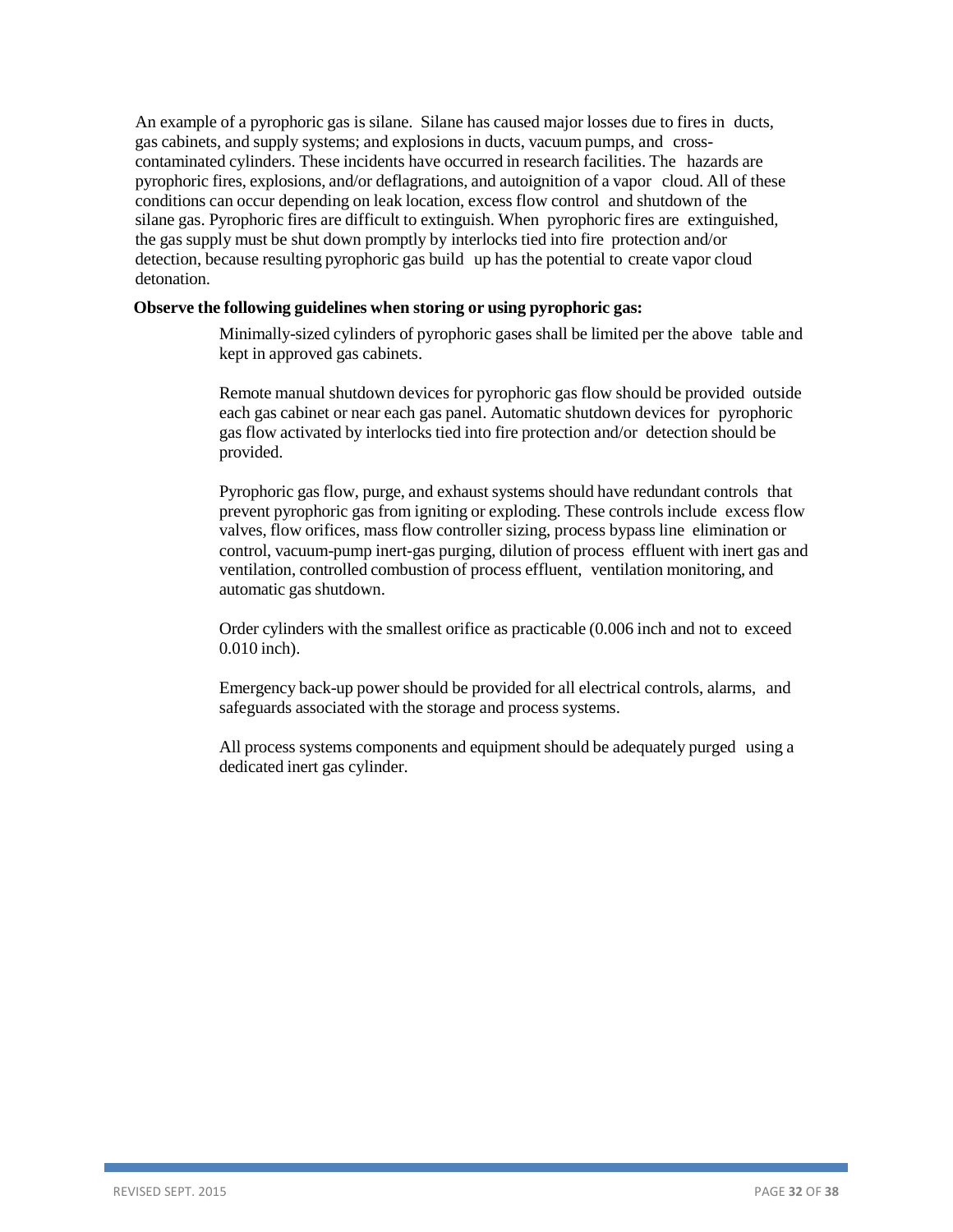# <span id="page-32-4"></span>**Appendix C Dewar Safety**

<span id="page-32-0"></span>Dewars usually have nitrogen as its common content. Contact of liquid nitrogen or any very cold gas with the skin or eyes may cause serious freezing (frostbite) injury**.** Protect hands at all times when working with liquid nitrogen.

# <span id="page-32-1"></span>**Handle Liquid Nitrogen Carefully**

The extremely low temperature can freeze human flesh very rapidly. When spilled on a surface the liquid tends to cover it completely and intimately, cooling a large area. The gas issuing from the liquid is also extremely cold. Delicate tissue, such as that of the eyes, can be damaged by an exposure to the cold gas which would be too brief to affect the skin of the hands or face.

#### <span id="page-32-2"></span>**Never allow any unprotected skin to touch objects cooled by liquid nitrogen.**

Such objects may stick fast to the skin and tear the flesh when you attempt to free yourself. Use tongs, preferable with insulated handles, to withdraw objects immersed in the liquid, and handle the object carefully.

### <span id="page-32-3"></span>**Protective Clothing**

Protect your eyes with face shield or safety goggles (safety glasses without side shields do not give adequate protection). Always wear cryogenic gloves when handling anything that is, or may have been, in immediate contact with liquid nitrogen. The gloves should fit loosely, so that they can be thrown off quickly if liquid should splash into them. When handling liquid in open containers, it is advisable to wear high-top shoes. Trousers (which should be cuffless if possible) should be worn outside the shoes.

Any kind of canvas shoes should be avoided because a liquid nitrogen spill can be taken up by the canvas resulting in a far more severe burn.

**Approved Containers for Low-Temperature Liquids** Cryogenic containers are specifically designed and made of materials that can withstand the rapid changes and extreme temperature differences encountered in working with liquid nitrogen. Even these special containers should be filled *slowly* to minimize the internal stresses that occur when any material is cooled. Excessive internal stresses can damage the container.

Do not ever cover or plug the entrance opening of any liquid nitrogen dewar. Do not use any stopper or other device that would interfere with venting of gas.

These cryogenic liquid containers are generally designed to operate with little or no internal pressure. Inadequate venting can result in excessive gas pressure which could damage or burst the container. Use only the loose-fitting necktube core supplied or one of the approved accessories for closing the necktube. Check the unit periodically to be sure that venting is not restricted by accumulated ice or frost.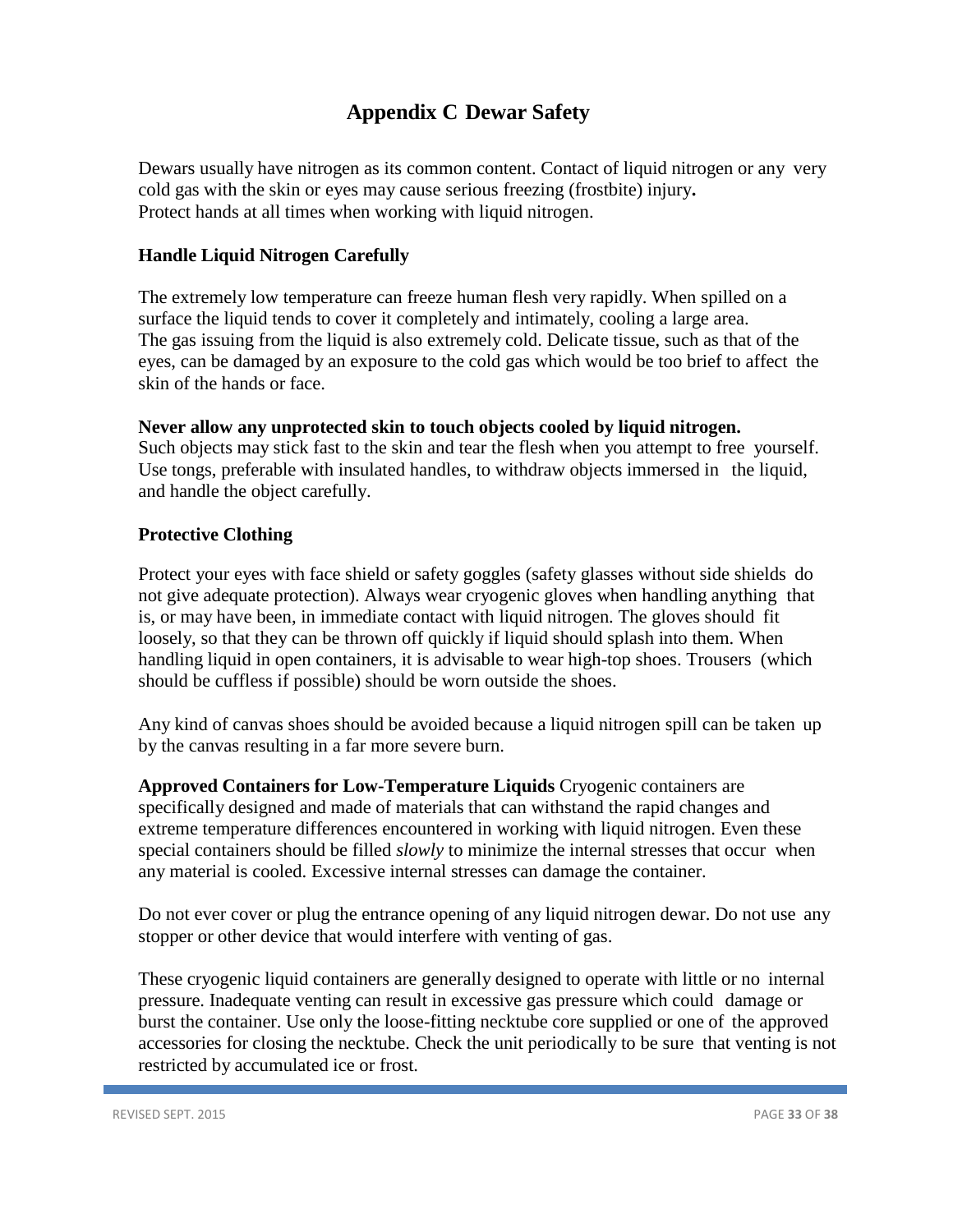### <span id="page-33-0"></span>**Proper Transfer Equipment**

Use a phase separator or special filling funnel to prevent splashing and spilling when transferring liquid nitrogen into or from a dewar. The top of the funnel should be partly covered to reduce splashing. Use only small, easily handled dewars for pouring liquid. For the larger, heavier containers, use a cryogenic liquid withdrawal device to transfer liquid from one container to another. Be sure to follow instructions supplied with the withdrawal device. When liquid cylinders or other large storage containers are used for filling, follow the instructions supplied with those units and their accessories.

# <span id="page-33-1"></span>**Avoid Overfilling Containers**

Filling above the bottom of the necktube (or specified maximum level) can result in overflow and spillage of liquid when the necktube core or cover is placed in the opening.

### <span id="page-33-2"></span>**Never use hollow rods or tubes as dipsticks**

When a warm tube is inserted into liquid nitrogen, liquid will spout from the bottom of the tube due to gasification and rapid expansion of liquid inside the tube. Wooden or solid metal dipsticks are recommended; avoid using plastics that may become very brittle at cryogenic temperatures which then become prone to shatter like a fragile piece of glass.

### <span id="page-33-3"></span>**Nitrogen gas can cause suffocation without warning. Store and use liquid nitrogen only in a well ventilated place.**

• As the liquid evaporates, the resulting gas tends to displace the normal air from the area. In closed areas, excessive amounts of nitrogen gas reduces the concentration of oxygen and can result in asphyxiation. Because nitrogen gas is colorless, odorless and tasteless, it cannot be detected by the human senses and will be breathed as if it were air. Breathing an atmosphere that contains less than 18 percent oxygen can cause dizziness and quickly result in unconsciousness and death.

### <span id="page-33-4"></span>**Note:**

The cloudy vapor that appears when liquid nitrogen is exposed to the air is condensed moisture, not the gas itself. The gas actually causing the condensation and freezing is completely invisible.

Never dispose of liquid nitrogen in confined areas or places where others may enter.

Disposal of liquid nitrogen should be done outdoors in a safe place. Pour the liquid slowly on gravel or bare earth where it can evaporate without causing damage. Do not pour the liquid on the pavement.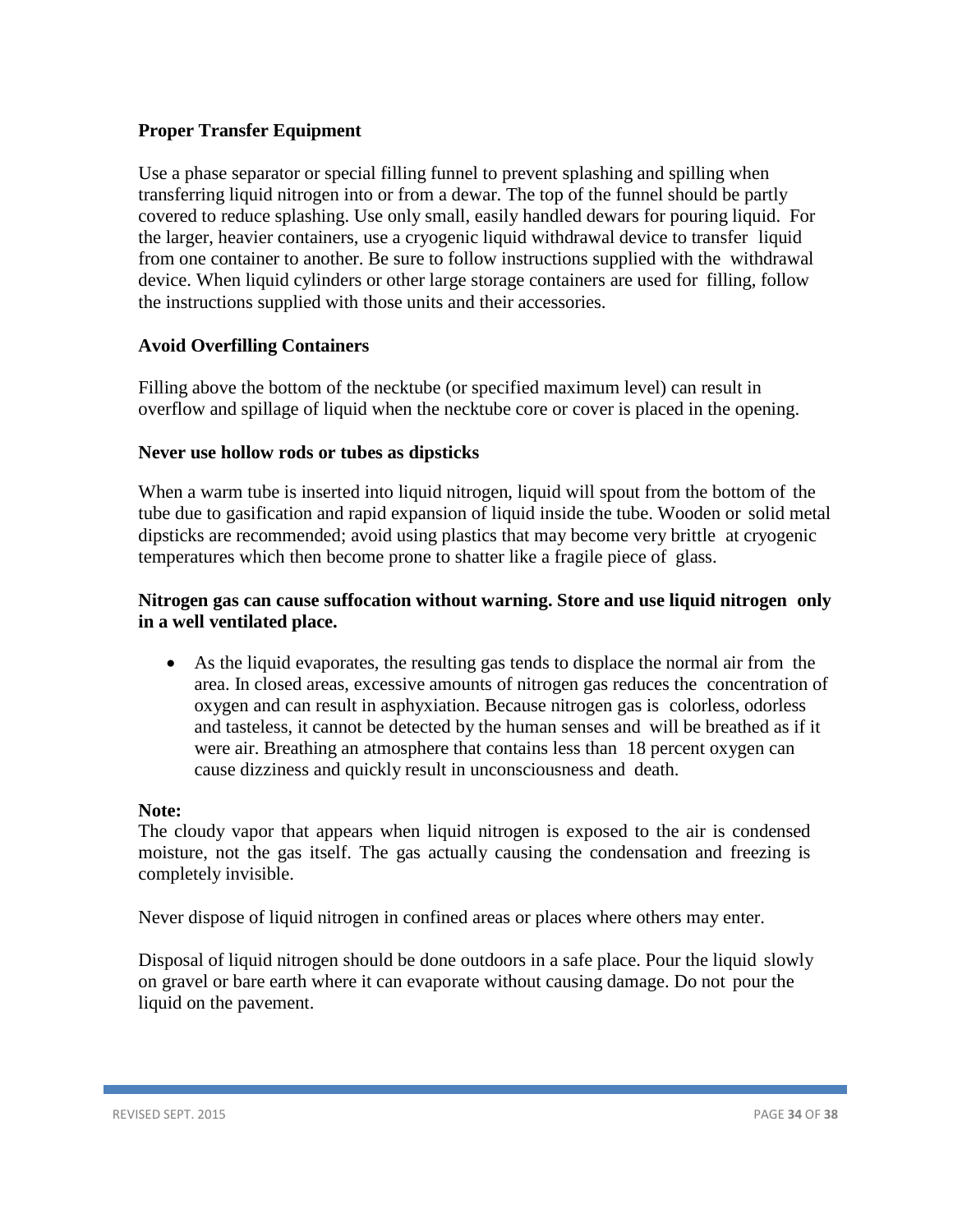# <span id="page-34-0"></span>**First Aid**

If a person seems to become dizzy or loses consciousness while working with liquid nitrogen, move to a well-ventilated area immediately. If breathing has stopped, apply artificial respiration. If breathing is difficult, give oxygen. Call in for an emergency. Keep warm and at rest.

If exposed to liquid or cold gas, restore tissue to normal body temperature 98.6  $\degree$ F (37  $\degree$ C) as rapidly as possible, followed by protection of the injured tissue from further damage and infection. Remove or loosen clothing that may constrict blood circulation to the frozen area. Call a physician. Rapid warming of the affected part is best achieved by using water at 108 °F/42 °C). Under no circumstances should the water be over 112 °F/44 °C, nor should the frozen part be rubbed either before or after rewarming. The patient should neither smoke, nor drink alcohol.

Most liquid nitrogen burns are really bad cases of frostbite. This is not to belittle the harm that can come from frostbite, but at the same time, it's important to keep the dangers associated with liquid nitrogen burns in perspective. Indeed, liquid nitrogen burns could be treated as frostbite.

**Handling Liquid Nitrogen Dewars** Keep unit upright at all times except when pouring liquid from Dewars specifically designed for that purpose.

Tipping the container or laying it on its side can cause spillage of liquid nitrogen. It may also damage the container and any materials stored in it.

Rough handling can cause serious damage to dewars and refrigerators.

Dropping the container, allowing it to fall over on its side, or subjecting it to sharp impact or severe vibration can result in partial or complete loss of vacuum. To protect the vacuum insulation system, handle containers carefully. Do not "walk", roll or drag these units across a floor. Use a dolly or handcart when moving containers, especially the larger portable refrigerators. Large units are heavy enough to cause personal injury or damage to equipment if proper lifting and handling techniques are not used.

When transporting contents from a liquid nitrogen dewar, maintain adequate ventilation and protect the unit from damage.

Do not place these units in closed vehicles where the nitrogen gas that is continuously vented from unit can accumulate. Prevent spillage of liquids and damage to unit by securing it in the upright position so that it cannot be tipped over. Protect the unit from severe jolting and impact that could cause damage, especially to the vacuum seal.

### <span id="page-34-1"></span>**Keep the unit clean and dry**

Do not store it in wet, dirty areas. Moisture, animal waste, chemicals, strong cleaning agents, and other substances which could promote corrosion should be removed promptly. Use water or mild detergent for cleaning and dry the surface thoroughly. Do not use strong alkaline or acid cleaners that could damage the finish and corrode the metal shell.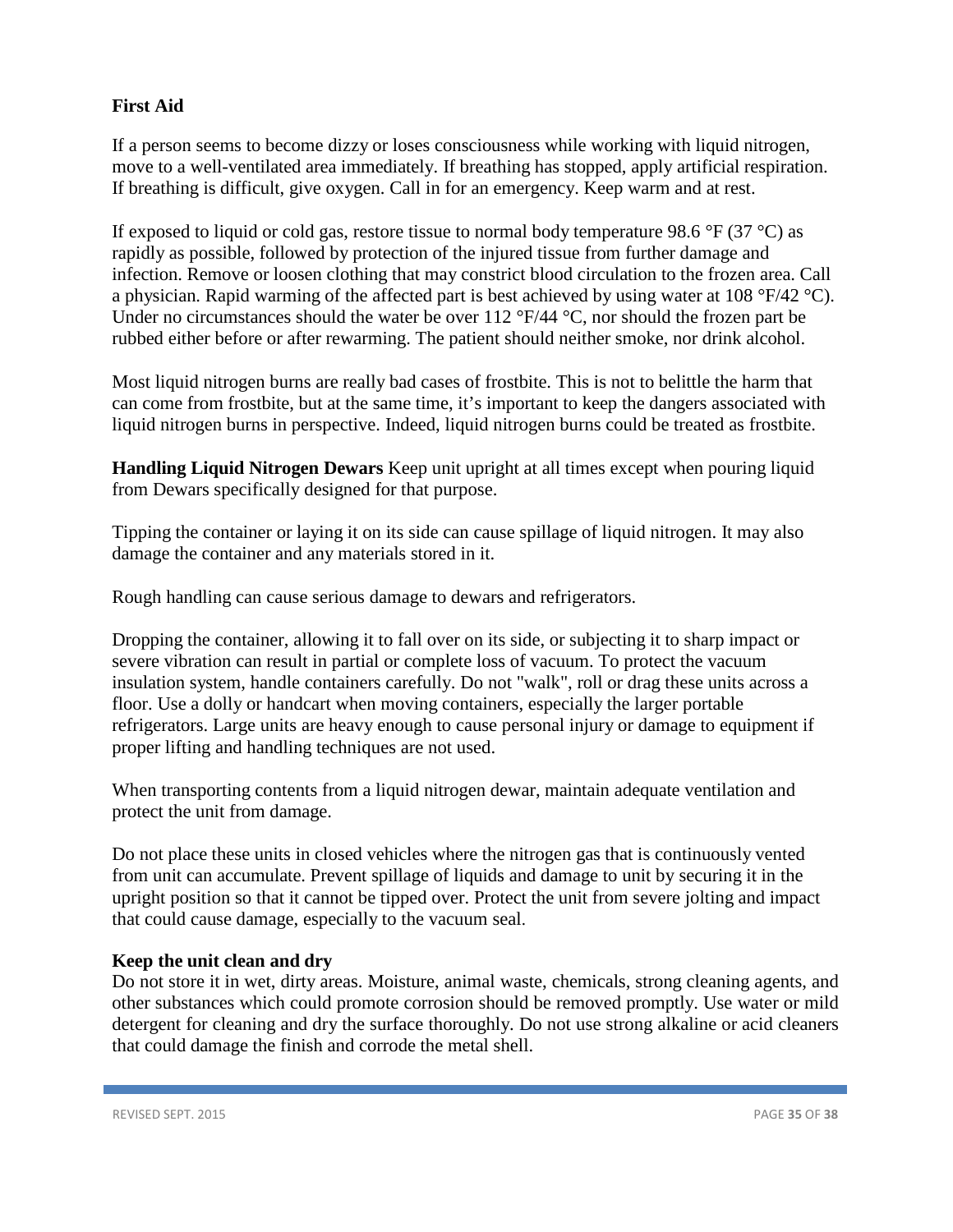# **Appendix D**

# **Gas Monitoring and Detection**

<span id="page-35-0"></span>Use of flammable and highly toxic compressed gases (as defined in this guideline) that are not considered a closed system, must be used within ventilated enclosures such as a laboratory hood or glove box, or the use of real time gas detection may be required as follows. The use of emission control devices such as burn boxes or scrubbers will be addressed as part of the permit review process or the Prior Approval Process as applicable.

*Exception:* Acetylene may be used in designated hot work areas approved by the Campus Fire Marshal without the use of real time gas detection. However, whenever mobile units are carried into confined spaces, gas monitoring for flammable gases and oxygen must be conducted as required under the TAMUG Confined Space Entry Program.

# <span id="page-35-1"></span>**Flammable and Highly toxic gases**

Gas detection will be installed at the storage location and within the room conveying the flammable gas unless the tubing used to convey the gas from its storage location to the point of use is continuous non-combustible tubing (orbital welds only unless a variance is granted, no fittings), or all fittings are contained within a manifold equipped with local exhaust ventilation, that has been leak checked. Gas detection within the room itself, if required, should be placed at location likely to detect any leakage such as near an air return. Gas detection systems should be set to alarm as follows.

- 1) Gas release alarm (TLV level for toxic gases and 50% of LEL for flammable gases)- Activate building fire alarm system (at least horns and strobes, but there may be flexibility with smoke fans such as with Biodesign).
- 2) Gas warning alarm (1/2 of TLV for toxics and 5% of LEL for flammables) send trouble signal to fire alarm panel and/or TAMUG PD (security company for some leases) to contact lab or EHS on call representative to investigate.
- 3) Gas monitor trouble alarm (same as number 2 above).

Alarm set points must be communicated to the Campus Lab Safety Officer. As the authority having jurisdiction, additional guidance or higher alarm levels may be approved on a case by case basis.

# **Oxygen**

Normal oxygen levels range between 19.5 and 20.8%. Serious health effects, or death by asphyxiation can occur quickly when oxygen levels are unsafe (below 16%) or fires (above 21%). Liquefied cryogens and inert gases can displace oxygen and create low oxygen levels in confined spaces or poorly ventilated areas. Many sources of liquid cryogens and inert gas exist in teaching and research facilities, including MRI or NMR magnets, cylinders of carbon dioxide, helium, argon and nitrogen, anaerobic incubators, -80°C freezers, and analytical instruments. Cylinder, tank and dewar failures, magnet quenches or sudden releases from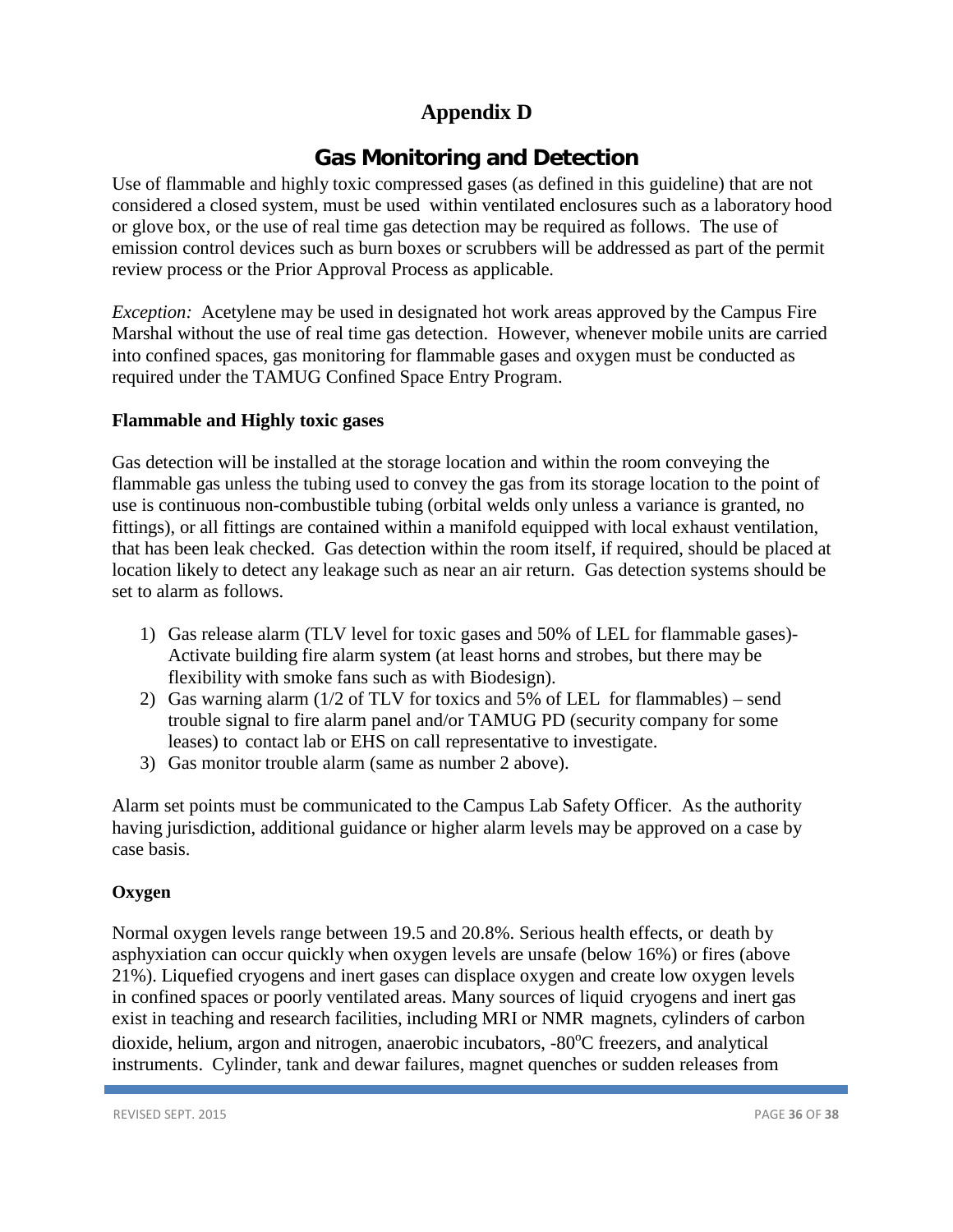pressure relief valves can overwhelm standard ventilation systems. In most research environments, gas volumes are limited and potentially asphyxiating gases quickly dissipate. Air exchange rates in many labs are relatively high (6-15 ACH) further minimizing the risk of low oxygen levels. Cryogen tanks and compressed gas systems are designed as "fail safe," venting slowly rather than rupturing. All of these features reduce the need for detection equipment. However, rooms or spaces containing inert gas or other sources of oxygen depletion should be evaluated by an industrial hygienist, and if warranted, safeguards to protect users and those potentially entering these spaces added. When this evaluation indicates, an oxygen monitoring device shall be a first measure and installed in indoor locations where compressed gases or cryogenic liquids are stored and dispensed in a manner that could create the potential for the displacement of oxygen that could present an asphyxiation hazard to occupants. At a minimum, the following factors should be used in determining if a device should be installed: manufacturer (e.g., magnet) guidance, volume of gas used, location of gas, device safety features, device failure probability, and air changes/hour in the room/area. In particular, [the 2008 NIH](http://orf.od.nih.gov/PoliciesAndGuidelines/BiomedicalandAnimalResearchFacilitiesDesignPoliciesandGuidelines/Pages/DesignRequirementsManualPDF.aspx) DRM notes that both '*carbon dioxide manifold room and nitrogen holding rooms must include oxygen level monitoring alarms*' (section 8, pages 8-80). Additionally, compressed gases or cryogenic liquids shall not be located or dispensed in any indoor location that does not have proper ventilation as determined by an industrial hygienist (sufficient to prevent oxygen levels from falling below 19.5 %).

The installation of the oxygen monitoring device will rely on the manufacturer's specific requirements and recommendations. Some of these requirements may include, but not be limited to the following:

- 1) Installing the device close to an area where a leak would most likely occur;
- 2) Placing the device at the proper height depending on the density of the gas;
- 3) Ensuring the device's display is accessible; and
- 4) Performing a leak test of the oxygen monitoring devises' sample lines, system components, and fittings.

As per the manufacture's recommendation, a low oxygen alarm shall be installed along with the monitoring device to alert persons in the surrounding area of a hazardous condition. This monitoring device should also be interlocked with the building automation system (BAS). Where applicable, the device shall also be interlocked with an emergency exhaust fan or ventilation system that is located at the monitored location. An alarm will trigger emergency ventilation of the space. Alarms installed during new construction, or building alteration, should include both visual and audible warnings to notify occupants. The alarm location will be specified during the permit review or Prior Approval Process.

OSHA specifies that a hazardous atmosphere may include one where the oxygen concentration is below 19.5% or above 23.5%. The device alarm and warning levels should be set according to these oxygen concentration levels (a normal atmosphere is composed of approximately 21% oxygen and 79% nitrogen).

### **MAINTENANCE & USE**

Any maintenance or repair on the monitoring device should be only performed by the manufacturer or manufacturer's representative using manufacturer specific replacement parts. Most oxygen monitoring devices require minimal periodic maintenance. Follow the manufacturer's recommendations on calibration, maintenance, and sensor replacement.